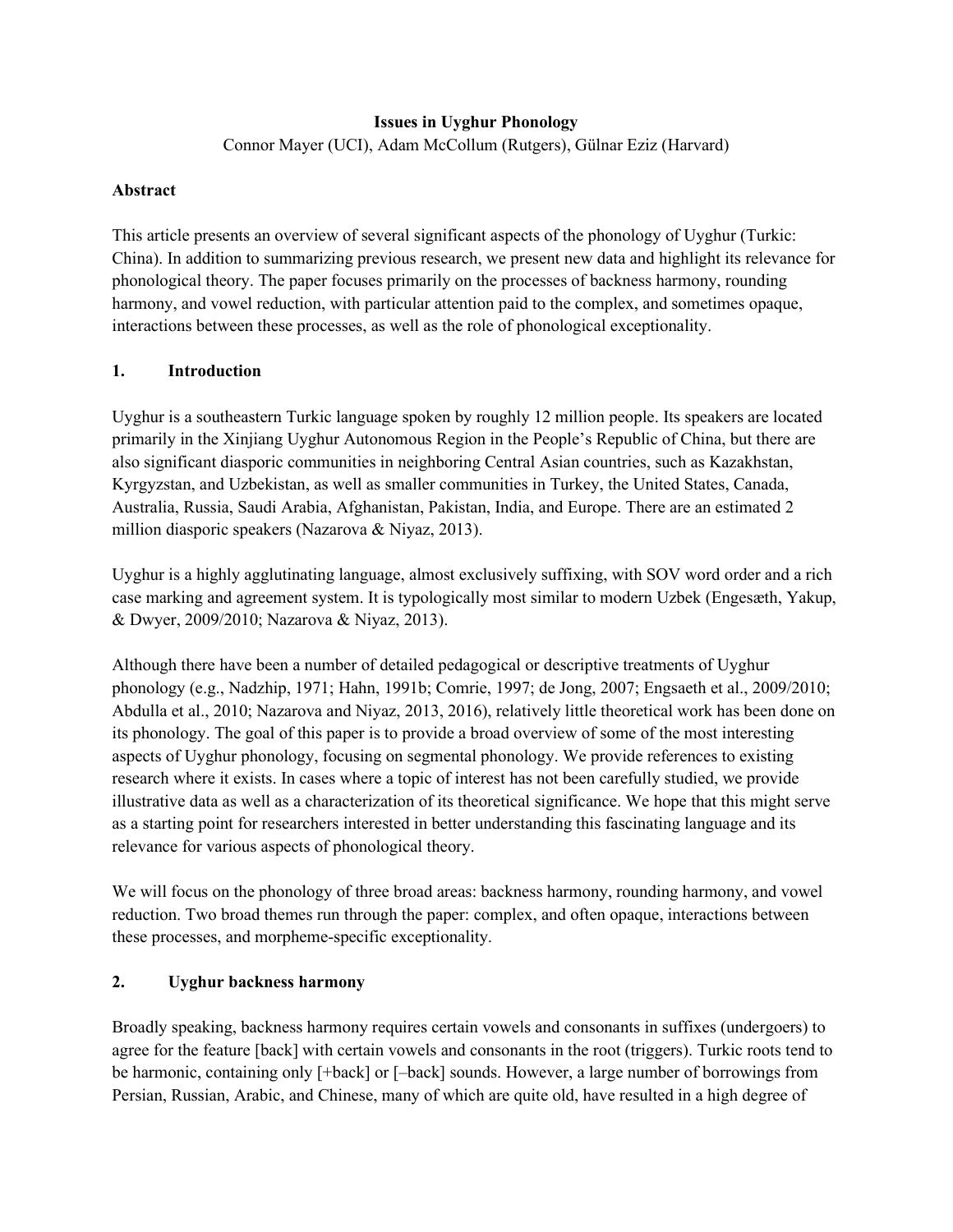root-internal disharmony in the language (that is, roots that contain a mixture of front and back vowels and/or consonants).

Backness harmony is therefore most evident as a morphophonological process where segments in many suffixes must agree in backness with the stems to which they attach. Diachronic change has made the Uyghur harmony system more descriptively complicated as well as more computationally complex than similar systems in related languages (Mayer & Major, 2018). The development of transparent vowels has led to (a) consonants serving as triggers for harmony; (b) a class of roots that must be lexically specified for harmonizing behavior; and, (c) opacity in the harmony system, via interaction with vowel raising processes.

## **2.1 Participating segments**

The Uyghur vowel phonemes are shown in Table 1. The bolded vowels are those that serve as triggers of backness harmony processes, while the non-bolded vowels are harmonically transparent. The sets of high and low trigger vowels also undergo harmony, while the mid vowel triggers do not.<sup>[1](#page-1-0)</sup> Although these are the standard symbols used to transcribe these vowels, they are generally produced less peripherally than their transcriptions would indicate. The vowel transcribed as  $\alpha$  is acoustically intermediate between cardinal [æ] and [ɛ]. The vowels transcribed as /u y o  $\alpha$ / are generally produced closer to [ʊ y ɔ œ] respectively. The neutral vowels, particularly /i/, display a much greater susceptibility to coarticulation than the harmonizing vowels. Hahn (1991b) describes no less than fourteen allophones of /i/, ranging from [ɯ] to [ə] to [ɪ] to [i], and Mayer et al. (to appear) demonstrates a strong influence of adjacent consonant place on the acoustic realization of  $/i$ . /e/ may surface as [ɛ], [e], or [i], with the latter a common allophone in initial syllables. Thus although these vowels are phonemically transcribed as nonlow front vowels, the reader should keep in mind that their phonetic realization varies.

|             |           | Front   | <b>Back</b> |             |  |
|-------------|-----------|---------|-------------|-------------|--|
|             | Unrounded | Rounded | Unrounded   | Rounded     |  |
| <b>High</b> |           | y       |             | $\mathbf u$ |  |
| Mid         | e         | Ø       |             | $\bf{0}$    |  |
| Low         | æ         |         | $\mathbf a$ |             |  |

**Table 1**: The Uyghur vowel system. Harmonizing vowels are in bold.

<span id="page-1-0"></span><sup>&</sup>lt;sup>1</sup> Mid vowels are virtually unattested in suffixes: the sole exception is the non-harmonizing derivational suffix  $/$ - $\gamma$ or/ 'eater', derived from Persian /xordan/ 'to eat': e.g., /gøʃχor/ 'carnivore (lit. meat-eater)'. This suffix is not productive. Mid rounded vowels may occur in non-initial syllables in the Lopnor dialect due to the dialect's rounding harmony pattern, which targets non-high vowels (Abdurehim, 2014: 77-78).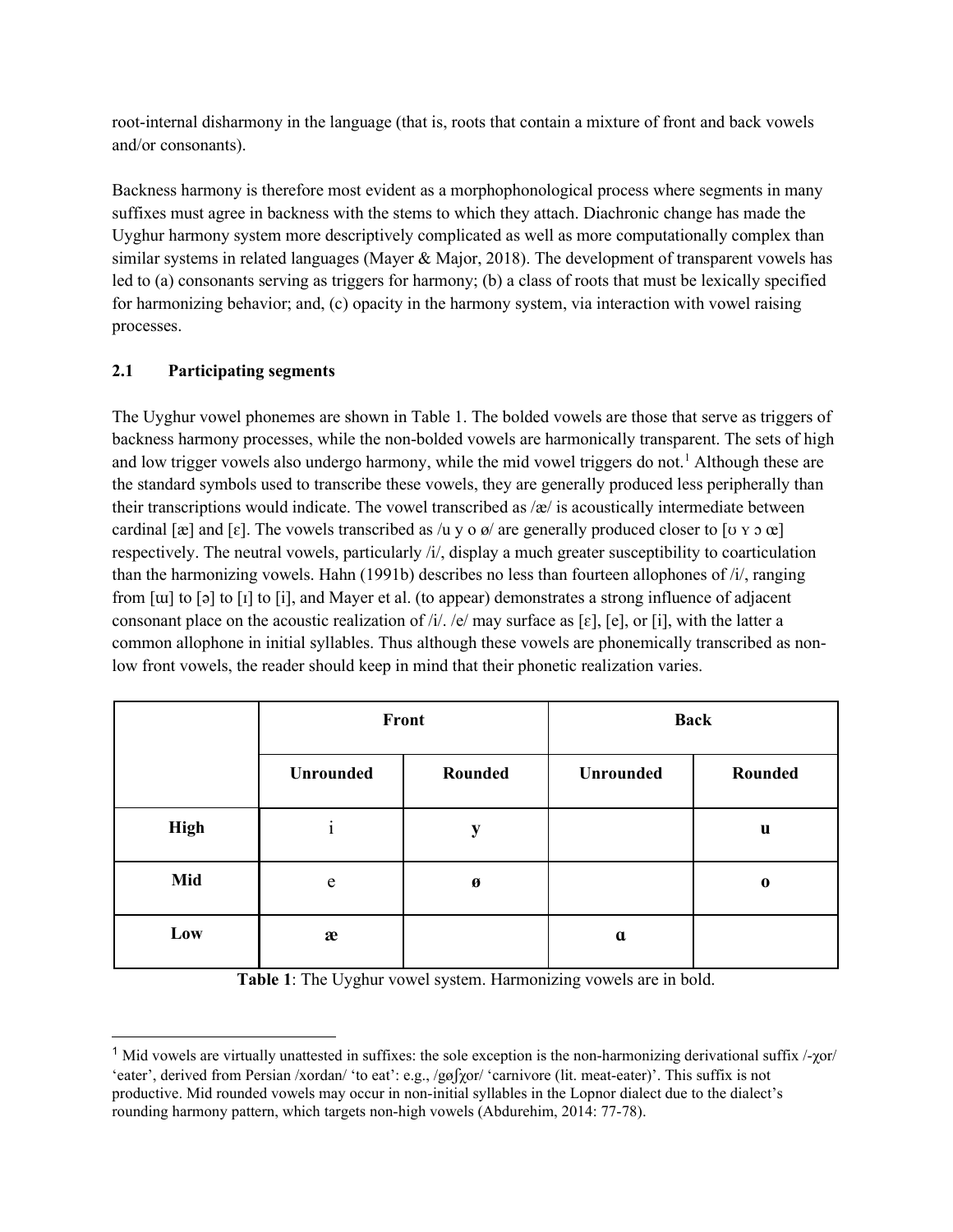In addition to vowels, some consonants also undergo harmonic alternations. The subset of dorsal consonants that participate in the backness harmony system are shown in Table 2. These consonants both trigger and undergo backness harmony.<sup>[2](#page-2-0)</sup>

|                  | Front | <b>Back</b> |
|------------------|-------|-------------|
| <b>Voiceless</b> |       |             |
| <b>Voiced</b>    | g     | к           |

**Table 2:** Harmonizing Uyghur consonants

### **2.2 Determining suffix backness**

Many suffixes in Uyghur vary in their pronunciation depending on the backness, rounding, or voicing of preceding material. We assume for the purposes of this paper that the alternating phonemes in these suffixes are underspecified for the relevant features (Archangeli, 1988), though this is not crucially important. We use the following symbols:

- $\bullet$  /A/ represents a low unrounded vowel that is unspecified for backness ([æ a]).
- $\bullet$  /U/ represents a high vowel that is unspecified for backness and rounding ([u y i]).
- $\bullet$  /K/ represents a voiceless dorsal consonant that is unspecified for backness ([k q]).
- $\bullet$  /G/ represents a dorsal consonant that is unspecified for voicing and backness ([k g q  $\alpha$ ]).
- /D/ represents a coronal stop that is unspecified for voicing ([t d]).

Harmonically invariant segments in roots and harmony-blocking suffixes are assumed to be fully specified for backness and roundness (see, e.g., Nevins, 2004).

In the examples below, we use nouns with the locative suffix  $\langle$ -DA $\rangle$  (surface forms: [-ta], [-dɑ], [-tæ], [-dæ]), the plural suffix /-lAr/ (surface forms: [-lɑr], [-lær]), and the dative suffix /-GA/ (surface forms: [-qɑ], [-ʁɑ], [-kæ], [-gæ]).[3](#page-2-1) Voicing alternations in the initial segment are caused by voicing assimilation, and are orthogonal to harmony.

The basic characterization of backness harmony is that suffixes must agree in backness with the final front  $/y$   $\alpha$   $\alpha$  or back  $/u$  o  $\alpha$  harmonizing root vowel.

<span id="page-2-0"></span><sup>&</sup>lt;sup>2</sup> Abdulla et al. (2010) suggest that / $\gamma$  also serves as a back trigger, but evidence for this is equivocal, as it is not an undergoer of harmony in the same way as /q/ or /ʁ/. The velar nasal /ŋ/ does not appear to participate in the harmony process, though it does have an allophonic backing effect on adjacent vowels (see, e.g., Mayer et al., to appear).

<span id="page-2-1"></span><sup>&</sup>lt;sup>3</sup> The dative suffix may also surface as  $[-q\infty]$  when attached to a root with a front vowel that ends in a voiceless uvular, as in [χælq-qæ] 'people-DAT' (cf. [χælq-i-gæ] 'people-3.POS-DAT'). We consider this to be a case of place assimilation rather than harmony, though some previous work has described greater significance to it (e.g., Pattillo, 2013). Additional evidence that this is assimilation rather than harmony comes from Standard Uzbek, which is closely related to Uyghur. Although Standard Uzbek has completely lost vowel harmony, an identical kind of place assimilation happens in the initial consonant of the dative suffix, which surfaces as [-qɑ] when attached to roots ending in a uvular, but [-kɑ] or [-gɑ] when attached to other roots.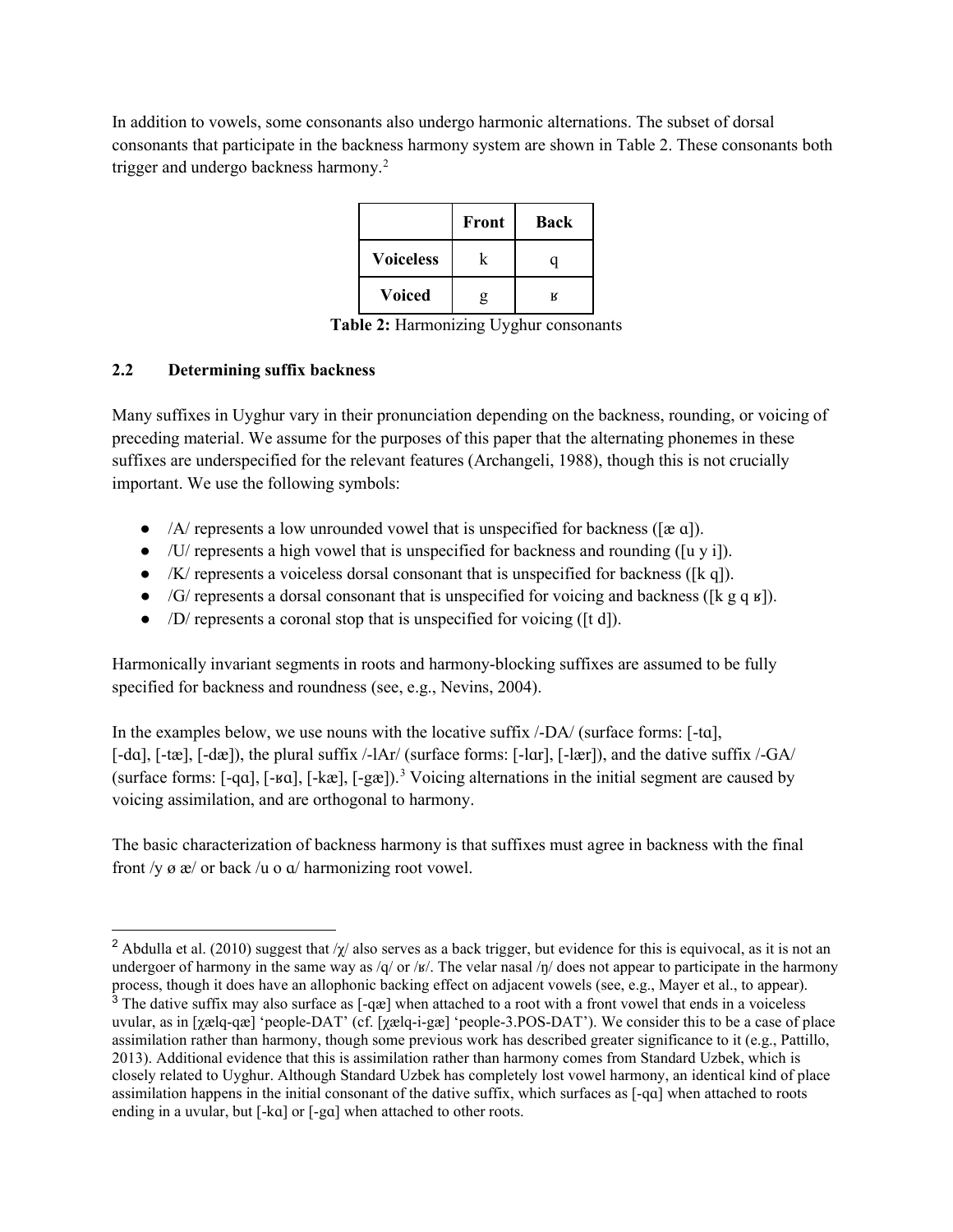- (1) *Simple front harmonizing forms* t**y**r-d**æ**/\*-dɑ 'type-LOC' p**æ**n-l**æ**r/\*-lɑr 'science-PL' munb**æ**r-g**æ**/\*-ʁɑ 'podium-DAT'
- (2) *Simple back harmonizing forms* p**u**l-**ʁɑ**/\*-gæ 'money-DAT' t**o**p-**qɑ**/\*-kæ 'ball-DAT' ætr**ɑ**p-t**ɑ**/\*-tæ 'surroundings-LOC'

The vowels /i e/ are *transparent* to harmony, meaning that they do not serve as harmony triggers for suffixes, but allow the harmonic value of preceding segments to "pass through" them:

(3) *Front roots with transparent vowels* m**æ**stʃit-t**æ**/\*-tɑ 'mosque-LOC' **y**mid-l**æ**r/\*-lɑr 'hope-PL' m**ø**min-**gæ**/\*-ʁɑ 'believer-DAT'

| (4) | Back roots with transparent vowels |                  |  |  |  |  |
|-----|------------------------------------|------------------|--|--|--|--|
|     | student- $\arctan^{-1}$ -lær       | 'student-PL'     |  |  |  |  |
|     | uniwersitet-t $a$ <sup>*</sup> -tæ | 'university-LOC' |  |  |  |  |
|     | $amil$ - $a^{*}$ -gæ               | 'element-DAT'    |  |  |  |  |

Roots with only transparent vowels that contain harmonizing dorsal consonants typically harmonize according to the backness of their dorsals.

- (5) *Roots with only front dorsals* **k**ishi-l**æ**r/\*-lɑr 'person-PL' ne**g**iz-**gæ**/\*-ʁɑ 'basis-DAT'
- (6) *Roots with only back dorsals* **q**iz-l**ɑ**r/\*-lær 'girl-PL' ji**ʁ**in-d**ɑ**/\*-dæ 'meeting-LOC'

In cases where a harmonizing dorsal occurs between a following suffix and a preceding vowel that conflicts in backness, the backness of the vowel dictates the form of the suffix.

(7) *Harmony conflicts between a vowel and a following dorsal* m**æ**ntiq-q**æ**/\*-qɑ 'logic-DAT' **æ**qil-**gæ/\***-ʁɑ 'intelligence-DAT' r**ɑ**k-l**ɑ**r/\*-lær 'cancer-PL' p**ɑ**kit-l**ɑ**r/\*-lær 'fact-PL'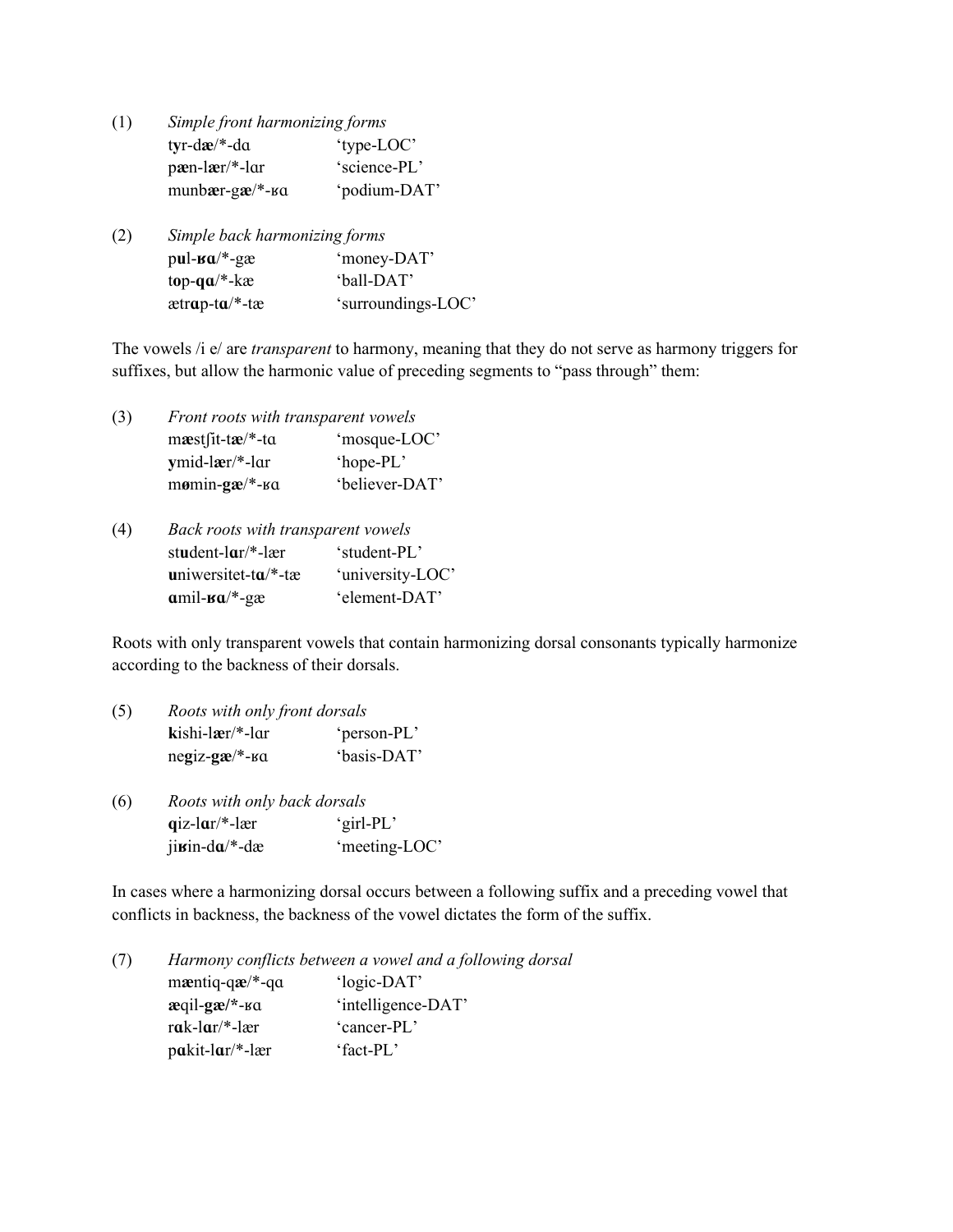Roots containing only transparent vowels and no harmonizing dorsals ('neutral roots') vary in whether they take front or back suffixes. The majority take back suffixes, but a small number take front suffixes.

| (8) | Neutral roots that take back suffixes  |                |  |  |  |  |  |
|-----|----------------------------------------|----------------|--|--|--|--|--|
|     | $sir-lar/*-ler$                        | 'secret-PL'    |  |  |  |  |  |
|     | $din$ - $sa$ <sup>*</sup> - $g$ æ      | 'religion-DAT' |  |  |  |  |  |
|     | hejt-ta/*-tæ                           | 'festival-LOC' |  |  |  |  |  |
|     | pe?il-lar/*-lær                        | 'verb-PL'      |  |  |  |  |  |
|     | $tip$ -q $a$ /*- $ka$                  | 'type-DAT'     |  |  |  |  |  |
|     |                                        |                |  |  |  |  |  |
| (9) | Neutral roots that take front suffixes |                |  |  |  |  |  |

biz-gæ/\*-ʁɑ 'us-DAT' bilim-gæ/\*-ʁɑ 'knowledge-DAT' welsipit-lær/\*-lɑr 'bicycle-PL'

### **2.3 Analyses of transparent vowels**

To account for the behavior of transparent vowels, particularly for the idiosyncratic behavior of neutral roots, some researchers have proposed /ɯ/ and /ɤ/ as underlying back phonemic counterparts to /i/ and /e/ (e.g., Lindblad, 1990; Hahn, 1991a, 1991b). This contrast is claimed to be neutralized on the surface by a post-lexical fronting rule whereby underlying /ɯ/ and /ɤ/ are fronted to [i] and [e] in all contexts after vowel harmony has applied. Under this account, harmony is entirely vowel-driven. Transparent vowels are either underlyingly specified for backness, or inherit the [back] value of the preceding harmonic vowel. The apparent correlation between dorsal backness and suffix backness is due to co-occurrence restrictions between dorsals and vowels in roots (that is, dorsals in a root must agree in backness with its vowels), and the behavior of so-called neutral roots is entirely due to the underlying [back] value of their final vowel.

This analysis effectively recapitulates the diachronic process that led to transparent vowels in Uyghur. Scholars generally agree that Old Turkic and Chagatay (the direct ancestor of Uyghur and Uzbek) had a phonemic contrast between /i/ and /ɯ/ in initial syllables (Lindblad, 1990; Hahn, 1991a, 1991b; Bodrogligeti, 2001; Erdal, 200[4](#page-4-0)).<sup>4</sup> At some point in its history, Uyghur lost the surface distinction between [i] and [ɯ], which complicated the harmony system (at least superficially), introducing transparent vowels, neutral roots, and consonants as harmony triggers.<sup>[5](#page-4-1)</sup> Lindblad (1990) notes that the most frequent roots that previously had /i/ continued to take front suffixes (e.g., /biz/ 'we', /ilim/ 'science', /itf $f$ -/ 'drink'), the roots that previously had /ɯ/ continued to take back suffixes, and many less frequent roots that were underlyingly /i/ began to take the default back form of suffixes. Uyghur appears to be typologically unusual in that the default harmony value is [+back], despite the fact that transparent vowels are [–back]. In languages such as Mongolian and Finnish, which have similar transparent vowels, transparent roots generally behave as [–back] (Lindblad, 1990).

<span id="page-4-0"></span><sup>4</sup> Though see, e.g., Johanson (1998) for a critical perspective.

<span id="page-4-1"></span><sup>5</sup> See also Binnick (1991) for discussion of the inherent instability of harmony systems, and how this results primarily from language-internal factors, rather than loanwords.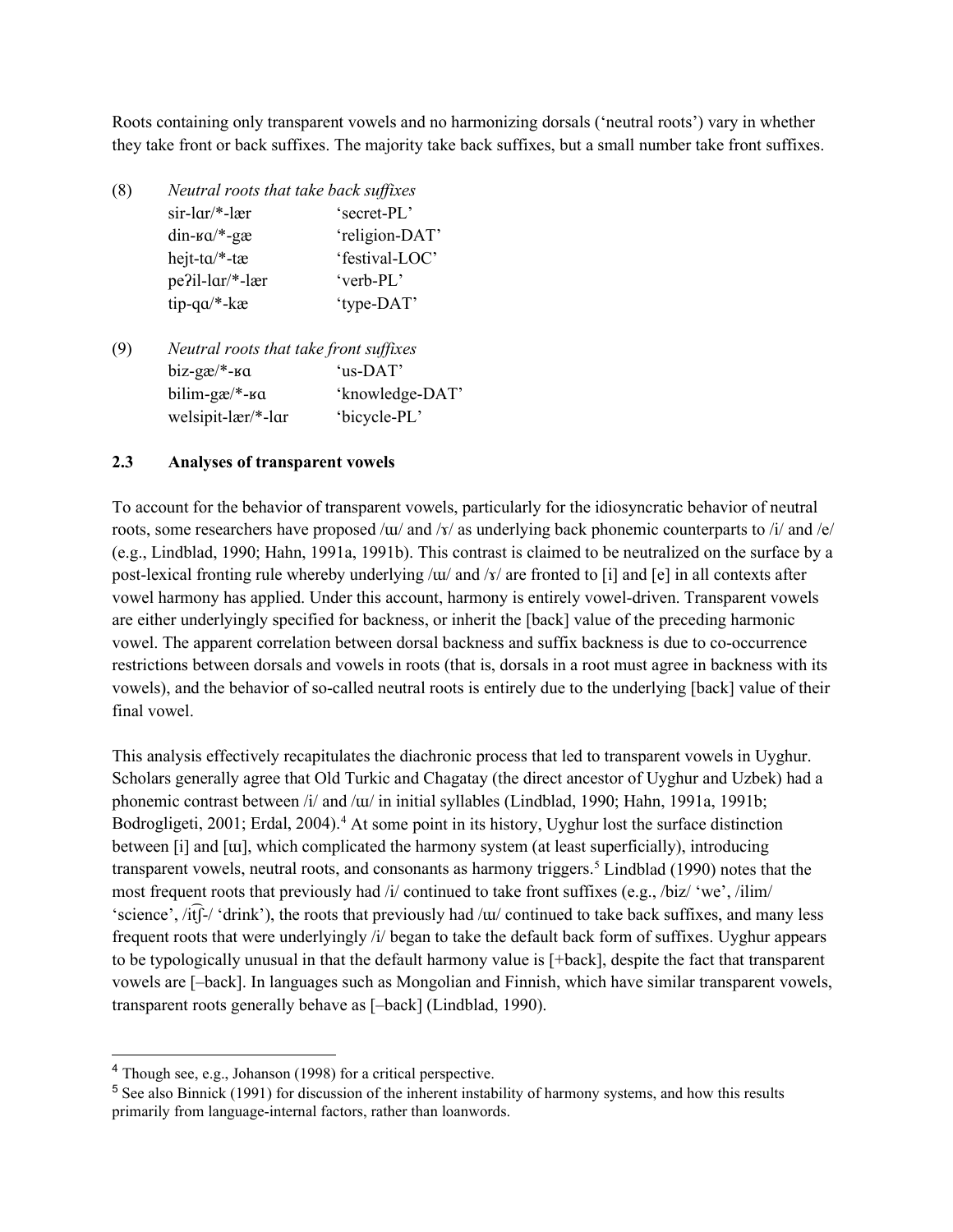Mayer et al. (to appear) proposes an alternative account based on lexical exceptionality. Given a covert phonemic contrast, one surprising property of Uyghur is the total absence of homophonic neutral roots that differ in the backness of suffixes they take (i.e., underlying minimal pairs between /i/-/ɯ/ and /e/-/x/), even though such pairs are plentiful for other vowel pairs. The closest thing is a small set of noun-verb pairs that contain the same roots, but differ in their harmonizing behavior (e.g. [iz-l**ɑ**r] 'trace-PL' vs. [izlimæk] 'search-INF', derived from /iz/ plus the verbalizing suffix /-lA/ and the infinitival suffix /-mAK/; see Mayer et al. to appear for more details). In addition, many cases of phonological neutralization have resulted in subtle phonetic distinctions that reflect the original contrast, but are typically not perceived by speakers (e.g., Labov, 1972; Yu, 2007). Acoustic analyses of neutral roots in Uyghur, however, find no clear correlation between vowel F2 in neutral roots and whether such roots take front or back suffixes (e.g., McCollum, 2021; Mayer et al., to appear).

Mayer et al. propose that the majority of neutral roots take the default [+back] suffixes, and the small number of roots that take [–back] suffixes are represented as lexical exceptions. This account claims to be more parsimonious from the perspective of learning: speakers do not need to intuit the existence of a phonemic contrast that is never directly signaled on the surface. It also more clearly accounts for the relationship between exceptionality and frequency (see, e.g., Bybee, 1985; Morgan and Levy, 2016; Moore-Cantwell, 2018), unifying the behavior of neutral roots with other exceptional phonological patterns in the language.

## **2.4 Lexical exceptionality in backness harmony**

In addition to the neutral roots that take front suffixes, a number of roots violate the harmony patterns described above.

First, although roots with only transparent vowels and front dorsals typically take front suffixes, a small number of more recent loanwords display a greater tendency towards back suffixes. These roots do not categorically take back suffixes, but take them more frequently than is typical for such roots.

| (10) | Exceptional front dorsal roots with back suffixes |                     |  |  |  |  |
|------|---------------------------------------------------|---------------------|--|--|--|--|
|      | ingliz-lar/-lær                                   | 'English person-PL' |  |  |  |  |
|      | etnik-lar/-lær                                    | 'ethnic group-PL'   |  |  |  |  |
|      | rentigen- $\alpha$ -gæ                            | 'x.ray-DAT'         |  |  |  |  |
|      | $qips-qa-kæ$                                      | 'plaster-DAT'       |  |  |  |  |

Second, while suffixes on roots that contain a harmonizing vowel followed by a conflicting harmonizing dorsal typically display agreement with the vowel, a small set of roots containing uvular consonants violates this generalization.

| (11) | Exceptional roots with conflicting front vowels and uvulars where the uvular takes precedence |                |  |  |
|------|-----------------------------------------------------------------------------------------------|----------------|--|--|
|      | $textiq-qa/*-ka$                                                                              | 'approval-DAT' |  |  |
|      | $t\mathfrak{g}$ wiq-lar/*-lær                                                                 | 'publicity-PL' |  |  |
|      | $textqiq-lar/*-ler$                                                                           | 'research-PL   |  |  |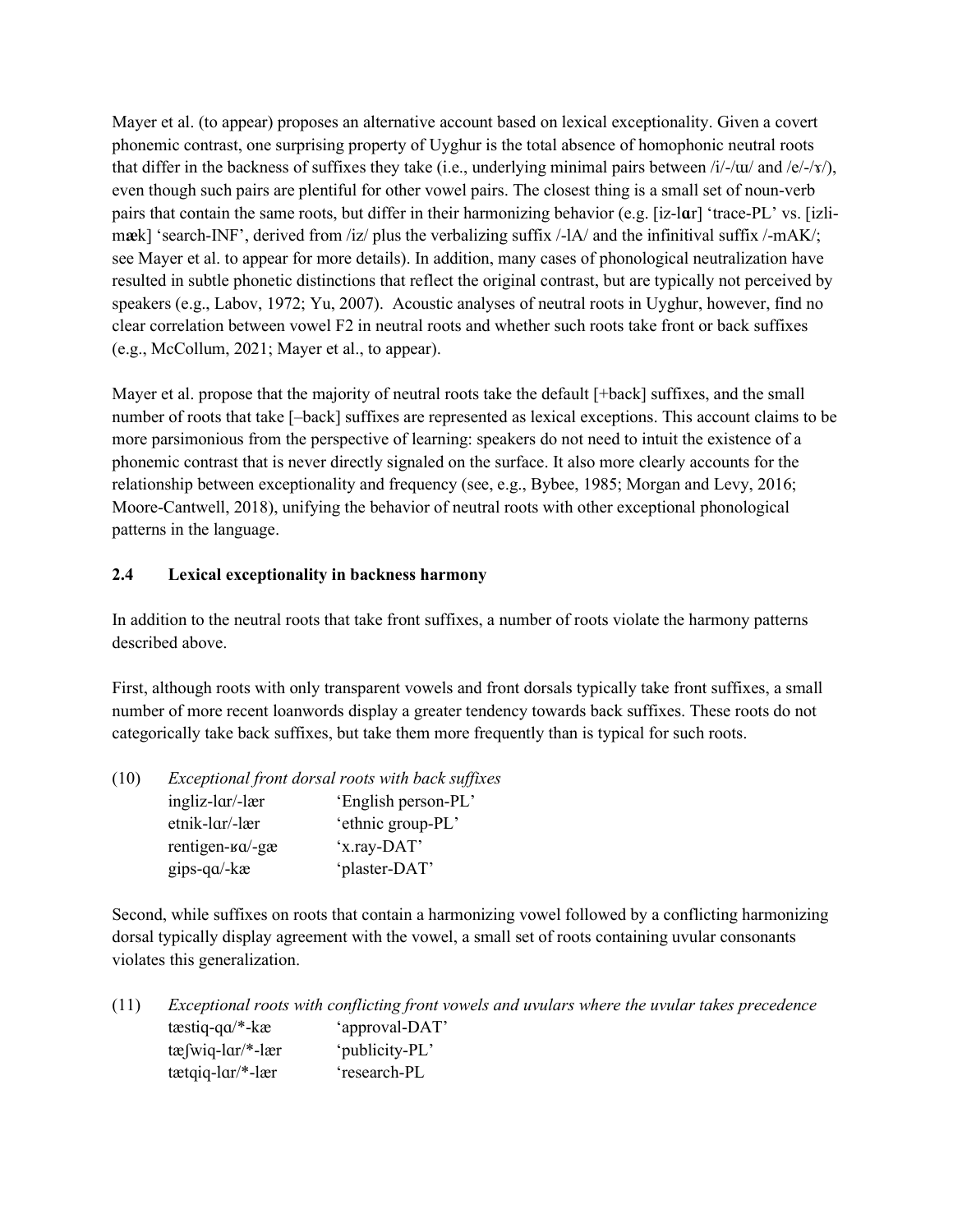Finally, there are also at least a few words or phrases where suffixes do not always agree in backness with the final harmonizing vowel.

(12) *Optional harmony exceptions* sowet-lær/-lɑr 'soviet-PL' deŋiz sɑhil-i-gæ/-ʁɑ 'ocean shore-3.POS-DAT' (cf. [sɑhil-ʁɑ] 'shore-DAT')

## **2.5 Morphologically-conditioned exceptions to backness harmony**

Suffix-specific exceptionality in Uyghur backness harmony includes suffixes that prefer to harmonize with consonants over vowels, a small set of truly idiosyncratic harmonizers, and a number of harmony blocking suffixes that impose their own backness on following suffixes

The derivational morpheme /-lUQ/ (surface forms [-lik], [-liq], [-lyk], [-luq]) behaves idiosyncratically, with a tendency to harmonize with uvulars when they intervene between the suffix and a preceding front vowel (see also Becker, 2016). In the forms below, we would expect [-lik] given the preceding front vowel, but we instead see the back from [-liq].

| (13) | Idiosyncratic harmonization of /-lUQ/ |                    |            |               |  |  |  |
|------|---------------------------------------|--------------------|------------|---------------|--|--|--|
|      | mæntiq-qæ                             | 'logic-DAT'        | mæntiq-liq | 'logical'     |  |  |  |
|      | æqil-gæ                               | 'intelligence-DAT' | æqil-liq   | 'intelligent' |  |  |  |
|      | $hæq-qæ$                              | 'wage-DAT'         | hæq-liq    | 'paid (adj.)' |  |  |  |

Subsequent suffixes harmonize as expected with the preceding vowel trigger: e.g., [pærq-liq-lær] 'difference-LIQ-PL (different ones)'.

There are also a number of suffixes in Uyghur that do not harmonize, and may impose their own harmonic value on the remainder of the word. These suffixes include the progressive suffix /-wat/ (as well as the other similar suffixes described in Section 4.1.2), the similitude marker /-Dæk/, the locative relativizer /-Diki/, the genitive relativizer /-niŋki/, the imperfective participle /-diʁɑn/, and most suffixes that mark person and number on verbs.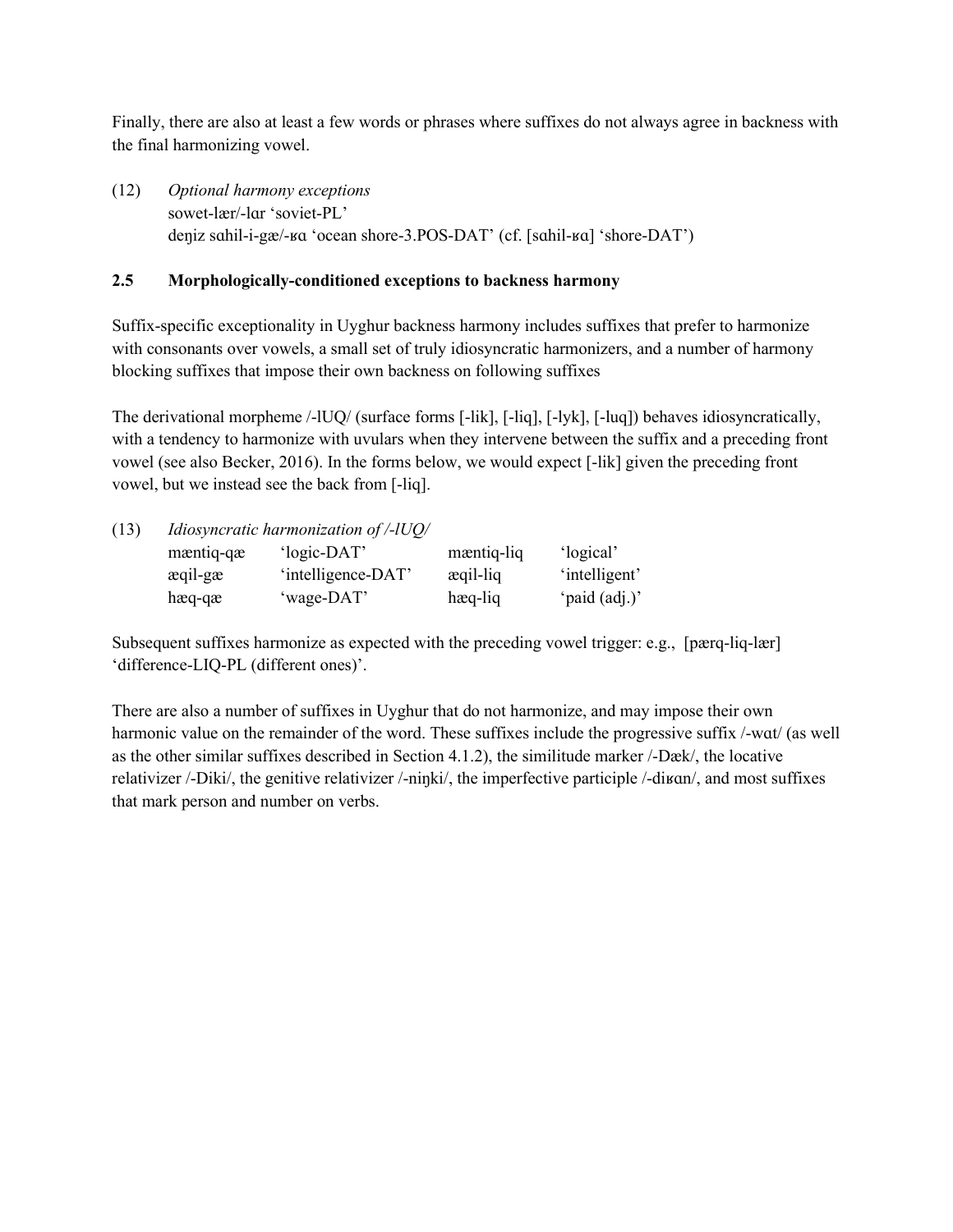| (14) | Examples of non-harmonizing suffixes |  |
|------|--------------------------------------|--|
|      |                                      |  |

| /kyl-wat-GAn/        | $\rightarrow$     | [ $kyl$ -iwat-qan]                       | 'laugh-PROG-PERF'          |
|----------------------|-------------------|------------------------------------------|----------------------------|
| $cf.$ /kyl-GAn/      | $\rightarrow$     | $[ky]$ -gæn]                             | 'laugh-PERF'               |
| /rajon-lAr-Diki-GA/  | $\longrightarrow$ | $\lceil \text{rajon-lar-diki-gæ} \rceil$ | 'region-PL-LOC.REL-DAT'    |
| cf. /rajon-lAr-GA/   | $\longrightarrow$ | $[rajon-lar-ka]$                         | 'region-PL-DAT'            |
| /ujʁur-lAr-ninki-GA/ | $\rightarrow$     | $[$ uj $_{\text{sur-lar-ninki-gæ}}]$     | 'Uyghur-PL-GEN.REL-DAT'    |
| cf. /ujvur-lAr-GA/   | $\longrightarrow$ | [ujʁur-lar-ʁa]                           | 'Uyghur-PL-DAT'            |
| / $taf$ -Dæk/        | $\rightarrow$     | $\lceil \text{ta} \rceil$ -tæk $\rceil$  | 'stone-SIMIL (stone-like)' |
| /køn-i-du/           | $\rightarrow$     | [ $køn-i-du$ ]                           | 'accept-NONPAST-3'         |
| $/sat-i-mæn/$        | $\rightarrow$     | [sat-i-mæn]                              | 'sell-NONPAST-1.SG         |

There is at least one suffix which is a partial harmonizer: the delimiting suffix /-Gitʃæ/. This suffix surfaces as either [-kitʃæ], [-gitʃæ], [-qitʃæ], [-ʁitʃæ], with the initial consonant harmonizing but the final vowel remaining front in all contexts.

| (15) | Examples of partially harmonizing suffixes            |               |                                                                     |                 |  |
|------|-------------------------------------------------------|---------------|---------------------------------------------------------------------|-----------------|--|
|      | / $\kappa$ uldza-Git $\int \frac{\epsilon}{\epsilon}$ | $\rightarrow$ | [ $\kappa$ uldz <b>a</b> - <b><math>\kappa</math></b> it $[\alpha]$ | 'Ghulja-DELIM'  |  |
|      | /yrymt $\int$ i-Git $\int$ æ/                         | $\rightarrow$ | $[\text{yrymt}[i\text{-}g\text{it}]\text{Re}]$                      | 'Ürümchi-DELIM' |  |

It is unclear whether this suffix imposes its own harmonic value because suffixes are not typically attached to forms ending in /-Gitʃæ/.

There have been few detailed theoretical treatments of Uyghur backness harmony. Pattillo (2013) argues that Uyghur does not display consonant harmony according to the definition in Hansson (2001), assuming a similar analysis to Lindblad (1990) and Hahn (1991b) to account for roots with no harmonizing vowels. Becker (2016) presents an analysis of some of the vowel-consonant interactions described above using an Agreement by Correspondence analysis (Hansson, 2001; Rose and Walker, 2004).

## **3 Rounding harmony**

Uyghur also has a process of rounding harmony that applies only to high vowels. A number of suffixes display alternations between [i], [y], and [u] depending on the root. If the final harmonizing vowel in the root is a rounded front vowel  $(\sqrt{y} / or / \omega)$  the suffix form will contain [y]; if the final harmonizing root vowel is a rounded back vowel (/u/ or /o/) the suffix form will contain [u]; if the final harmonizing root vowel is unrounded, or if the root contains no harmonizing vowels, the suffix will contain [i]. This process typically occurs with suffixes that trigger vowel epenthesis, such as /-m/ '1Sg.POS' or /-ʃ/ 'GER'. A high vowel is epenthesized between the root and suffix if the root ends in a consonant.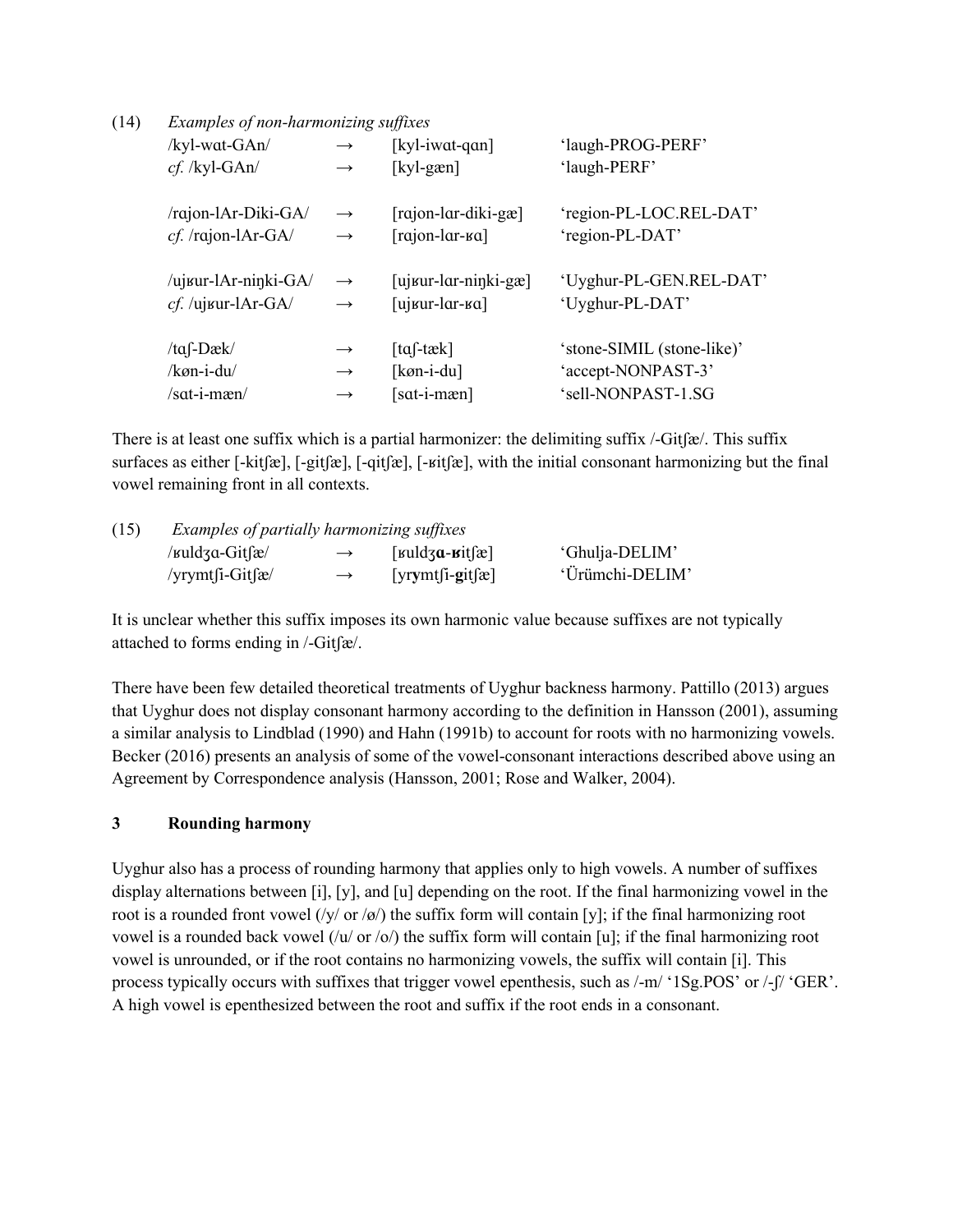(16) Examples of rounding harmony on epenthetic vowels

| /dat $\int$ a-m/ | $\rightarrow$ | $\lceil \text{dat} \rceil$                 | 'villa-1Sg.POS'   |
|------------------|---------------|--------------------------------------------|-------------------|
| $/\text{kaz-m}/$ | $\rightarrow$ | $[kez-im]$                                 | 'goose-1Sg.POS'   |
| $/$ pær-m $/$    | $\rightarrow$ | $[per-im]$                                 | 'feather-1Sg.POS' |
| /pul-m/          | $\rightarrow$ | $[{\text{pul-um}}]$                        | 'money-1Sg.POS'   |
| $/gyl-m/$        | $\rightarrow$ | $\left[\frac{\text{gy}}{\text{ym}}\right]$ | 'flower-1Sg.POS'  |
| $/$ it-m $/$     | $\rightarrow$ | $[it-im]$                                  | 'dog-1Sg.POS'     |

Not all epenthetic vowels display mandatory rounding harmony. For example, /kyl-wɑt-GAn/ 'laugh-PROG-PERF' generally surfaces as [kyl-iwɑt-qɑn], though [kyl-ywɑt-qɑn] is also possible.<sup>[6](#page-8-0)</sup>

The majority of non-epenthetic vowels do not display rounding harmony in the standard variety: e.g., /jyz-m-din/ → [jyz-ym-din] 'face-1Sg.POS-ABL'. However, in other varieties of the language, rounding harmony applies more generally to high vowels, with forms such as the previous one surfacing as [jyzym-dyn] (Hahn 1991b; Yakup 2005:55,66; Abdurehim 2014:77-79; McCollum 2019:13-15). Hahn (1991b) and Abdurehim (2014:77-78) also report that some varieties, e.g., the Lopnor dialect, trigger rounding of non-high as well as high vowels, e.g.,  $\overline{\overline{q}}$   $\overline{\overline{G}}$ A $\overline{\overline{q}}$   $\overline{\overline{q}}$   $\overline{\overline{q}}$  'house-DAT'.

Despite the general immunity of underlying high vowels to rounding harmony in the standard variety of the language, a number of suffixes with underlying high vowels consistently display rounding harmony, such as /-lUQ/, which was described above.

| (17) | Examples of rounding harmony on non-epenthetic vowels |               |                                      |                        |  |  |
|------|-------------------------------------------------------|---------------|--------------------------------------|------------------------|--|--|
|      | /qorAl-lUQ/                                           | $\rightarrow$ | $[qoral-liq]$                        | 'weapon-LIQ (armed)'   |  |  |
|      | /tæm-lUQ/                                             | $\rightarrow$ | $[$ tæm-lik $]$                      | 'taste-LIQ (tasty)'    |  |  |
|      | /tuz-lUQ/                                             | $\rightarrow$ | $[{\rm tuz-luq}]$                    | 'salt-LIQ (salty)'     |  |  |
|      | $\sqrt{\alpha z}$ -lUQ/                               | $\rightarrow$ | $\lceil \varphi z - l \vee k \rceil$ | 'self-LIQ (reflexive)' |  |  |

The vowel in this suffix agrees for rounding and backness with the root while the consonant agrees in backness (though the backness contrast on the vowel is only manifested when the triggering vowel is rounded, as there is no front-back contrast between high unrounded vowels).

Hahn (1990b) also describes rounding harmony in epenthetic vowels in loanwords that repair illegal consonant clusters: e.g., [**i**statistika] vs. [g**u**ruppa]. Kaun (2004) points out a similar phenomenon in Turkish, though Bellik (2019) suggests this is the result of phonetic gestural overlap rather than phonological harmony.

### **4 Vowel raising**

Uyghur has two independent, though similar, phonological vowel raising processes. These processes are quite productive in the language, but generally occur only in derived environments: that is, these

<span id="page-8-0"></span><sup>&</sup>lt;sup>6</sup> It may be more accurate to consider alternations between [wɑt]~[iwɑt]~[ywɑt] allomorph selection rather than epenthesis, since Uyghur does not usually repair heterosyllabic CC sequences.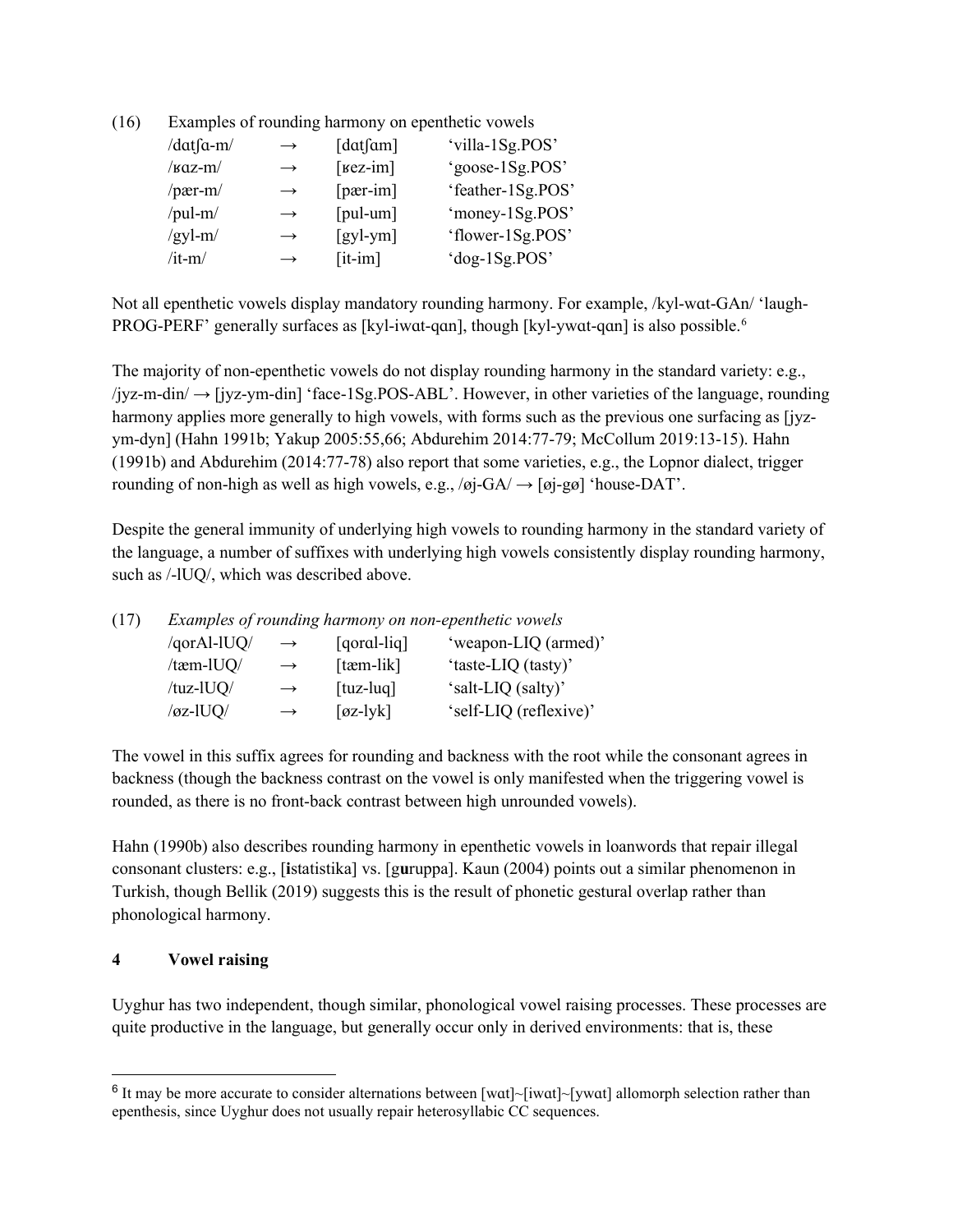processes are not usually observed as restrictions on root phonotactics (with a few exceptions shown in Section 5.2), but as alternations triggered by suffixation.

### **4.1 Vowel reduction**

The first vowel raising process, traditionally referred to as *vowel reduction*, raises the low vowels /ɑ æ/ to [i] in word-medial open syllables. Examples of vowel reduction are shown below.

| /a/ vowel reduction |  |  |  |  |  |
|---------------------|--|--|--|--|--|
|                     |  |  |  |  |  |
| 'mom-3.POS'         |  |  |  |  |  |
| 'listen-3.SG.PAST'  |  |  |  |  |  |
| 'look-3.SG.PAST'    |  |  |  |  |  |
|                     |  |  |  |  |  |
| 'disaster-3.POS'    |  |  |  |  |  |
|                     |  |  |  |  |  |
| 'talk-3.SG.PAST'    |  |  |  |  |  |
| 'strive-3.SG.PAST   |  |  |  |  |  |
|                     |  |  |  |  |  |

This process generally applies only to derived environments. The root /mɑqɑlæ/ 'academic article', for example, surfaces as [mɑqɑlæ] rather than \*[mɑqilæ].

#### **4.1.1 Lexical exceptions to vowel reduction**

Even in derived environments, vowel reduction does not apply exceptionlessly. Certain roots resist vowel reduction categorically, though this appears to be more common in loanwords where the relevant vowel is long in the source language (Nazarova & Niyaz 2013), and when the potential raiser is  $\alpha$ .

| (20) | Exceptions to vowel reduction with $\alpha$   |            |          |                 |  |  |
|------|-----------------------------------------------|------------|----------|-----------------|--|--|
|      | hawa                                          | 'weather'  | hawa-si  | 'weather-3.POS' |  |  |
|      | dærja                                         | 'river'    | dærja-si | 'river-3.POS'   |  |  |
|      | makan                                         | 'place'    | makan-i  | 'place-3.POS'   |  |  |
| (21) | Exceptions to vowel reduction with $\alpha$ / |            |          |                 |  |  |
|      | sæwæb                                         | 'reason'   | sæwæb-i  | 'reason-3.POS'  |  |  |
|      | wæqæ                                          | 'accident' | wæqæ-gæ  | 'accident-DAT'  |  |  |
|      | æwæt-mæk                                      | 'send-INF' | æwæt-i∫  | 'send-GER'      |  |  |

Vowel reduction has been claimed to be sensitive to vowel length distinctions and/or stress, with long or stressed vowels failing to raise. The status of phonemic vowel length and stress in Uyghur is somewhat unclear, however. Hahn (1991b) claims that Uyghur has phonemic vowel length which is not represented orthographically, as well as lexical stress reflected by increases in pitch, duration, and intensity. A series of production and perception experiments in Yakup (2013) and Yakup and Sereno (2016) suggests that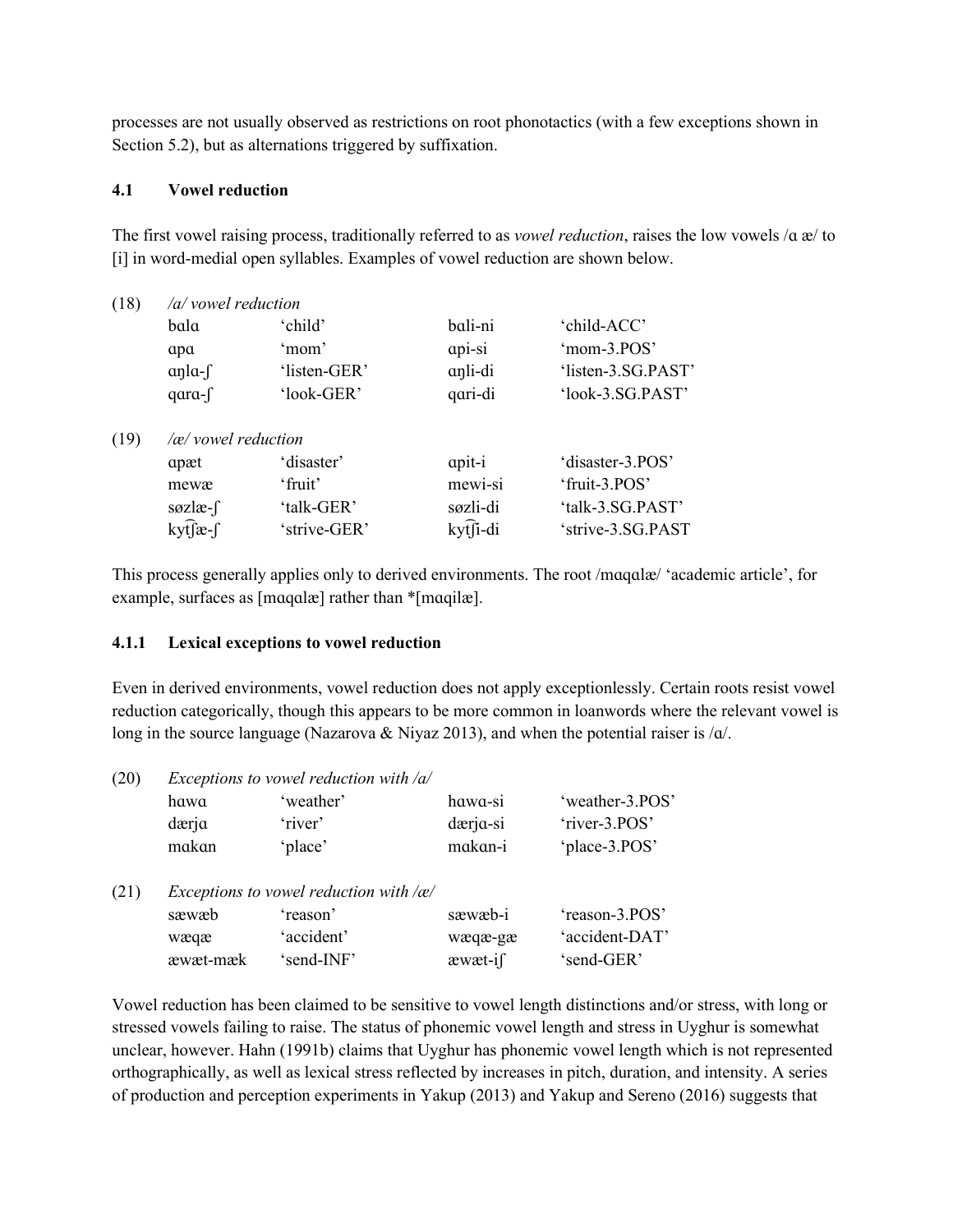lexical stress does exist, but is reflected only by increases in duration: however, Uyghur speakers frequently disagreed as to which syllables were stressed in many words. Major and Mayer (2018, to appear) reproduce and expand on these results, suggesting that phrasal prosody is responsible for pitch contours that have previously been attributed to stress. It is clear that Uyghur speakers perceive certain vowels as longer than others, but it is unclear whether this should be analyzed as underlying vowel length or lexically-specified stress (or both).

There has been limited phonetic evidence brought to bear on the question of vowel reduction specifically (though see McCollum, 2020). Assuming a description of Uyghur stress that is broadly consistent with a number of existing papers (Yakup, 2013; Yakup and Sereno, 2016; Özçelik, 2015; Major & Mayer, 2018, to appear; McCollum, 2020), the relationship between vowel reduction and stress might be characterized according to the following properties:

- 1. Closed syllables and stressed syllables are heavy. Open syllables are light.
- 2. Vowel reduction only targets light syllables.
- 3. Initial syllables resist vowel reduction by virtue of positional faithfulness constraints.
- 4. Primary stress in Uyghur falls by default on the final syllable of a word. This explains why the second syllable in a form like [ɑpɑ] 'mother' does not display vowel reduction but the same syllable in [ɑpi-lɑr] 'mother-PL' does.
- 5. Certain roots are lexically specified for stress position. The subset of this class of roots with fixed stress on the final syllable fails to undergo vowel reduction in the presence of suffixation.

It will be important to bring additional phonetic data to bear on this proposal.

## **4.1.2 Morphologically-conditioned exceptions to vowel reduction**

There are also a number of morphological exceptions to vowel reduction beyond roots that simply fail to raise. Vowels in certain suffixes, such as the abilitative suffix /-AlA/, do not reduce, while vowels in others, such as the perfective suffix /-GAn/, do.

| Examples of non-reducing suffixes    |                         |  |  |  |
|--------------------------------------|-------------------------|--|--|--|
| jygyr-ælæ-j-du/*jygyr-ilæ-j-du       | 'run-ABIL-NONPAST-3'    |  |  |  |
| bol-ala-j-du/*bol-ila-j-du           | 'become-ABIL-NONPAST-3' |  |  |  |
| Examples of reducing suffixes        |                         |  |  |  |
| jygyr-gin-i/*jygyr-gæn-i             | 'run-PERF-3.POS'        |  |  |  |
| $bol-\text{kin}-i/*bol-\text{K}an-i$ | 'become-PERF-3.POS'     |  |  |  |
|                                      |                         |  |  |  |

/-AlA/ is a grammaticalized contraction of what was once a multi-word phrase. In related Kazakh, abilitative constructions are still multi-word expressions, such as  $/bar-A$  al-A-mIn $/ \rightarrow$  [bara alamun] 'I am/will be able to go'. In these historical forms the conditional context for vowel reduction was not met, and this failure to raise has persisted in contemporary Uyghur.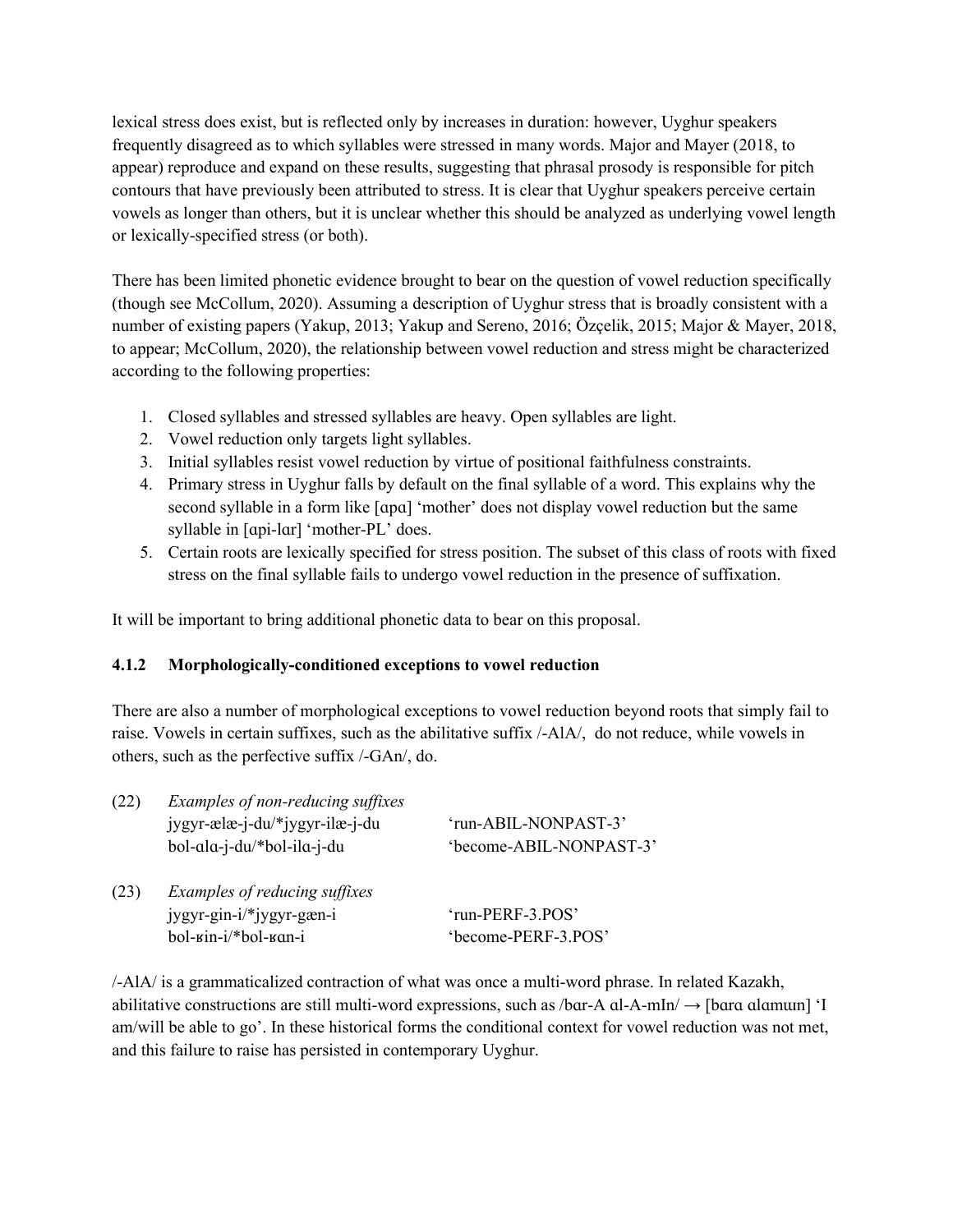The progressive suffix /-wɑt/ and the suffix /-wær/ do not trigger vowel reduction in vowel-final roots. / waer/ indicates that the subject is doing something in spite of some difficulty: e.g., [oquwærdi] 'She kept studying (in spite of some difficulty)'.

| (24) |                                |               | Failure of /-wat/ to trigger vowel reduction in vowel-final verb roots |                        |
|------|--------------------------------|---------------|------------------------------------------------------------------------|------------------------|
|      | /anla-wat-i-du/                | $\rightarrow$ | $\lceil$ anla-wat-i-du $\rceil$                                        | 'listen-WAT-NONPAST-3' |
|      | /talla-wat-i-du/               | $\rightarrow$ | [talla-wat-i-du]                                                       | 'choose-WAT-NONPAST-3' |
|      | /søzlæ-wat-i-du/               | $\rightarrow$ | [søzlæ-wat-i-du]                                                       | 'speak-WAT-NONPAST-3'  |
|      | /tfæklæ-wat-i-du/              | $\rightarrow$ | [tfæklæ-wat-i-du]                                                      | 'forbid-WAT-NONPAST-3' |
|      | cf.                            |               |                                                                        |                        |
|      | $\alpha$ na-GAn/               | $\rightarrow$ | $[\alpha$ nli- $\alpha$ n]                                             | 'listen-PERF'          |
|      | $/$ talla-GAn $/$              | $\rightarrow$ | $[talli-van]$                                                          | 'choose-PERF'          |
|      | $/s$ $\alpha$ zlæ-GAn $\alpha$ | $\rightarrow$ | $[sozli-gæn]$                                                          | 'speak-PERF'           |
|      | /tfæklæ-GAn/                   | $\rightarrow$ | [tʃækli-gæn]                                                           | 'forbid-PERF'          |
|      |                                |               |                                                                        |                        |
|      |                                |               |                                                                        |                        |

| (26) | Failure of /-wær-/ to trigger vowel reduction in vowel-final verb roots |               |               |                                   |
|------|-------------------------------------------------------------------------|---------------|---------------|-----------------------------------|
|      | $/$ hæjdæ-wær-di $/$                                                    | $\rightarrow$ |               | [hæjdæ-wær-di] 'drive-WER-3.PAST' |
|      | /anla-wær-di/                                                           | $\rightarrow$ | [anla-wær-di] | 'listen-WER-3.PAST'               |

The effect of these suffixes on vowel reduction in vowel-final verbs also makes sense when their historical origins are considered. /-wat/ is likely to be a fossilized contraction of the phrase \*/-p jat-/ (Hahn, 1991b). The converbial suffix /-p/ chains related clauses, and the verb root /jɑt-/ means 'to lie' or 'to settle'. In these forms, the final vowel in the root would occur in a word-final closed syllable, and hence be ineligible for vowel reduction (e.g., the historical form \*[an]a-p jat-i-du] 'She is listening').<sup>[7](#page-11-0)</sup>/wær/ is a contraction of a similar converbial construction \*/-A bær-/, where /-A/ is a converbial suffix and /bær-/ the verbal root 'to give'. The forms in (26) were realized as \*[hæjdæ bærdi] and \*[ɑŋlɑ bærdi], with the final vowel in the initial word being ineligible for vowel reduction. In both cases, the behavior of the historical form is maintained, despite it violating general synchronic phonotactic restrictions.

Another pair of similar contractions does not display this idiosyncratic failure to trigger vowel reduction. These are /-wæt/ and /-wɑl/. /-wæt/ indicates that an action happened quickly or suddenly, and may be derived from historical \*/-p at-/, where /at-/ is the verbal root meaning 'throw' (Tömür, 2003: 420; Abdulla et al. 2010: 1[8](#page-11-1)67).<sup>8</sup> [-wal] is derived from /-p al-/, where the verb root /al-/ means 'to take' and which expresses a subject doing something for their own benefit. Unlike /-wat/, /-wær/, and /-wæt/, this may be produced in uncontracted form: e.g., [oqup ɑldi] or [oquwɑldi] 'She studied (for her own benefit)'.[9](#page-11-2)

<span id="page-11-0"></span><sup>7</sup> cf. Kazakh /ɔqI-p ʒɑtIr-mIn/ [oqʊp ʒɑtɯrmɯn] 'I am reading/studying'.

<span id="page-11-1"></span><sup>&</sup>lt;sup>8</sup> There is some controversy on this point. Nadhip (1971) suggests /-wæt/ is derived from the verb /æwæt-/ 'to send'.

<span id="page-11-2"></span><sup>9</sup> Note that there is another construction /-p bær-/, which expresses doing something for another's benefit. This cannot be contracted.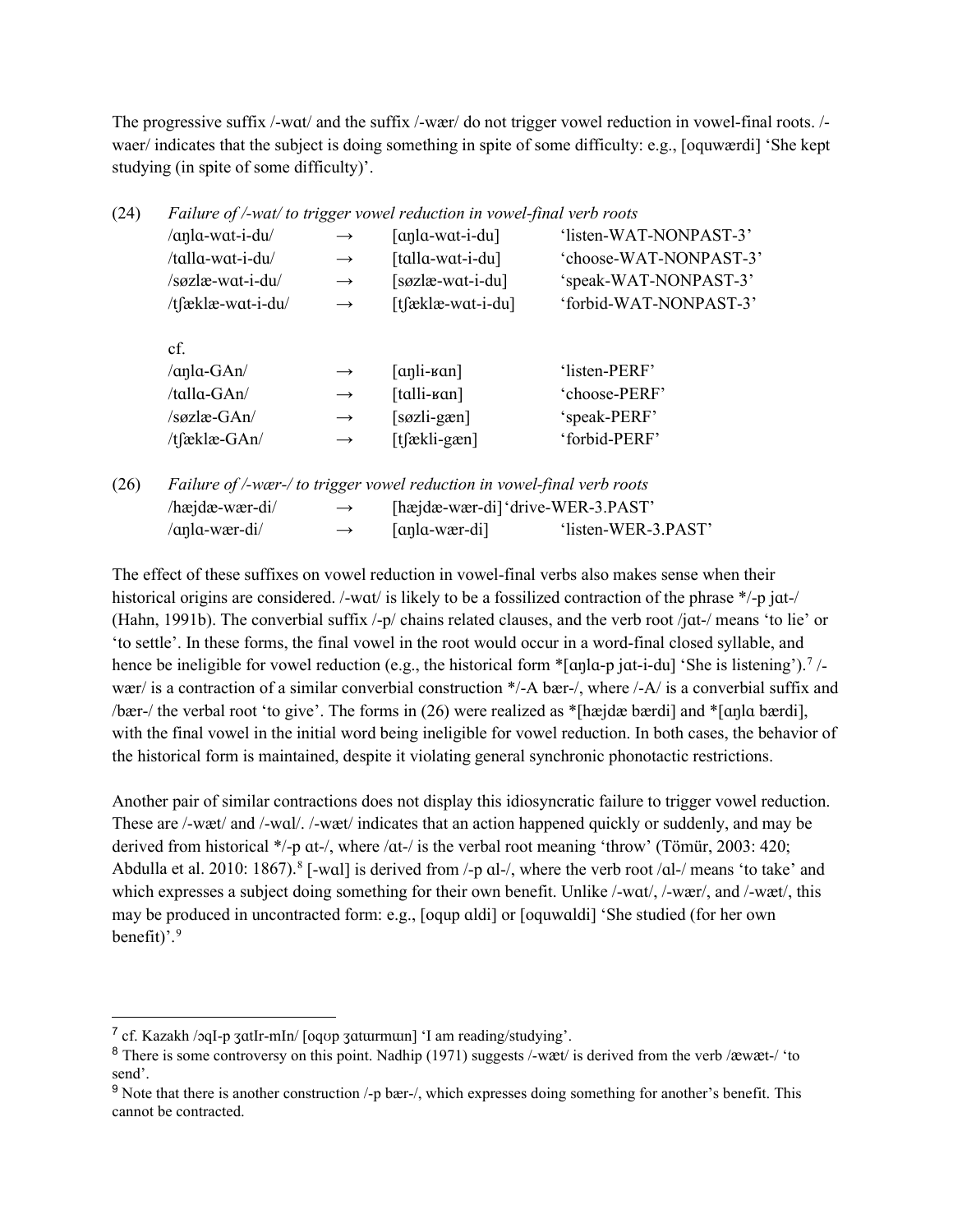Unlike /-wat/ and /-wær/, however, the final vowel raises before /-wæt/ and /-wal/. Note in particular that the verb-final vowel only raises in the contracted /-wɑl/ form: the same vowel in the uncontracted /-p ɑl-/ construction does not raise because it occurs in a word-final, closed syllable.

| (25) |                                                                                 |                   | Idiosyncratic vowel reduction in /-wæt/ contractions                 |                         |  |
|------|---------------------------------------------------------------------------------|-------------------|----------------------------------------------------------------------|-------------------------|--|
|      | $/$ hæjdæ-wæt-Di $/$                                                            | $\longrightarrow$ | [hæjdiwætti]/*[hæjdæwætti]                                           | 'drive-WET-3.PAST'      |  |
|      | /anla-wæt-Di/                                                                   | $\longrightarrow$ | $\lceil$ anliwætti $\rceil$ <sup>*</sup> $\lceil$ anlawætti $\rceil$ |                         |  |
| (26) | <i>Idiosyncratic vowel reduction in <math>\text{-}p</math> Al-/contractions</i> |                   |                                                                      |                         |  |
|      | /hæjdæ-p $al-Di/$                                                               | $\longrightarrow$ | [hæjdæp aldi]                                                        | 'drive-IP take-3.PAST'  |  |
|      |                                                                                 | $\rightarrow$     | [hæjdiwaldi]/*[hæjdæwaldi]                                           |                         |  |
|      | /anla-p al-Di/                                                                  | $\rightarrow$     | [anlap aldi]                                                         | 'listen-IP take-3.PAST' |  |
|      |                                                                                 | $\rightarrow$     | [anliwaldi]/*[anlawaldi]                                             |                         |  |

### **4.2 Umlaut or regressive assimilation**

The second raising process is traditionally referred to as *umlaut* or *regressive assimilation*. This process raises the low vowels /ɑ æ/ to [e] in initial open syllables when the vowel in the following syllable is [i] or  $\lceil \mathcal{E} \rceil$ .<sup>[10](#page-12-0)</sup>

| $(27)$ /a/ umlaut |                          |  |                             |  |  |
|-------------------|--------------------------|--|-----------------------------|--|--|
| jan 'side'        |                          |  | jen-i 'side-3.POS'          |  |  |
|                   | baf 'head'               |  | bef-i 'head-3.POS'          |  |  |
|                   | $bar-di$ 'go-3.SG.PAST'  |  | $\text{ber-}i\int$ 'go-GER' |  |  |
|                   | jaz-di 'write-3.SG.PAST' |  | jez-if 'write-GER           |  |  |
|                   |                          |  |                             |  |  |
|                   |                          |  |                             |  |  |

| (28)<br>/æ/ umlaut |  |
|--------------------|--|
|--------------------|--|

| tæn | 'body'                  | ten-i 'body-3.POS'             |
|-----|-------------------------|--------------------------------|
|     | <i>γ</i> æt 'letter'    | $\gamma$ et-i 'letter-3.POS'   |
|     | bær-di 'give-3.SG.PAST' | $\text{ber-i} \int$ 'give-GER' |
|     | kæs-ti 'cut-3.SG.PAST'  | $\text{kes-i}$ 'cut-GER'       |

Reduced vowels do not serve as triggers for umlaut.

<span id="page-12-0"></span><sup>&</sup>lt;sup>10</sup> The relatively restricted distribution of  $[e]$  makes it difficult to create contexts where it could trigger umlauting, and hence it is unclear whether it is also a trigger.

Yakup (2005:64) and Abdurehim (2014:82) describe umlaut of the mid rounded vowels in the Turpan and Lopnor dialects, e.g., /søz-i/ [syzi] 'word-3.POS. Abdurehim notes that only younger speakers in Lopnor exhibit this pattern, which he implies is borrowed from the standard variety. This argument is supported by Yakup (2005:64) as well, who reports that umlaut of /ø o/ often occurs in the spoken standard variety.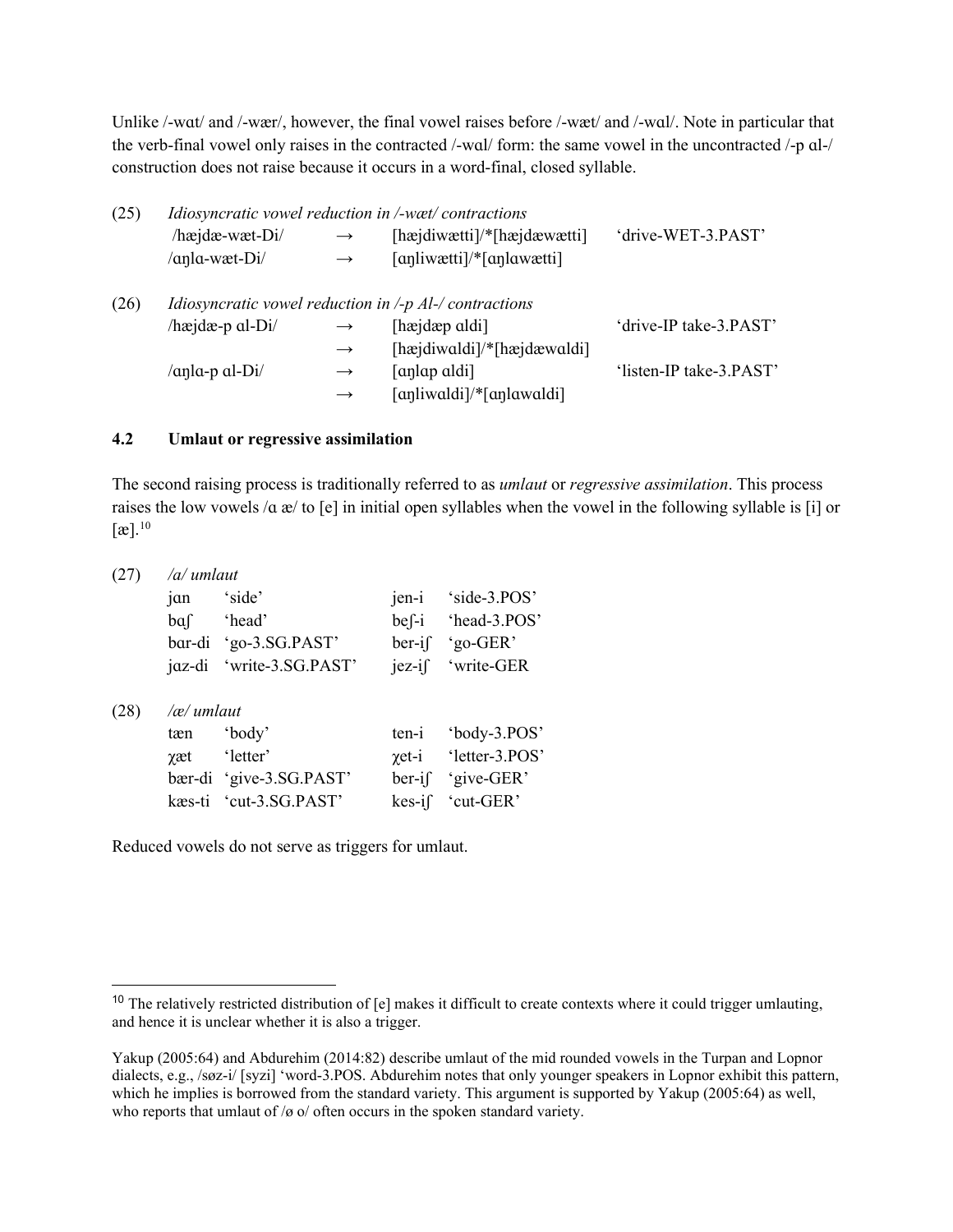| (29) |      |              | Failure of reduced vowels to trigger umlaut |               |
|------|------|--------------|---------------------------------------------|---------------|
|      | bala | 'child'      | bali-ni/*beli-ni                            | 'child-ACC'   |
|      | apa  | 'mom'        | $api-si/*epi-si$                            | 'mom-3.POS'   |
|      | ætæ  | 'tomorrow'   | æti-din/*eti-din                            | 'morning-ABL' |
|      |      | ælæm 'anger' | $\text{elim-i}$ elim-i                      | 'anger-3.POS' |

The vowel [æ] also triggers umlaut when present in suffixes (this raises the question of whether regressive assimilation is really an appropriate term for this process).

| (30) | Umlaut triggered by $[a]$ |               |                                                                            |                           |
|------|---------------------------|---------------|----------------------------------------------------------------------------|---------------------------|
|      | / $jæ-mAK/$               | $\rightarrow$ | $[iemæk]/[ia-mæk]$                                                         | 'eat-INF'                 |
|      | /dæ-mAK/                  | $\rightarrow$ | $[de-mæk]/*[dæ-mæk]$                                                       | 'say-INF'                 |
|      | $/$ bær-Aj $/$            | $\rightarrow$ | $[ber-ei]/*[bær-ei]$                                                       | 'give-1.SG.OPT'           |
|      | /bær-AlA-i-du/            | $\rightarrow$ | $[ber\text{-}ælæ\text{-}j\text{-}du]/*[bær\text{-}ælæ\text{-}j\text{-}du]$ | 'give-ABIL-NONPAST-3'     |
|      | $/kæl-Aj/$                | $\rightarrow$ | $[kel-xj]/*[kal-xj]$                                                       | 'come-1.SG.OPT'           |
|      | /kæl-AlA-i-du/            | $\rightarrow$ | [kel-ælæ-j-du]/*[kæl-ælæ-j-du] 'come-ABIL-NONPAST-3'                       |                           |
|      | $/$ bær-Am-siz $/$        | $\rightarrow$ | [beræmsiz]                                                                 | 'give-NONPAST.Q-2.SG.FML' |
|      | cf.                       |               |                                                                            |                           |
|      | $/bar-Ai/$                | $\rightarrow$ | $[bar-ai]/*[ber-ai]$                                                       | 'go-1.SG.OPT              |
|      | $/bar-AlA-i-du/$          | $\rightarrow$ | $\lceil \text{bar-ala-j-du} \rceil$ /* $\lceil \text{ber-ala-j-du} \rceil$ | 'go-ABIL-NONPAST-3'       |
|      | /qal-Aj/                  | $\rightarrow$ | $\lceil qal-aj \rceil$ /* $\lceil qel-aj \rceil$                           | 'stay-1.SG.OPT'           |
|      | /qal-AlA-i-du/            | $\rightarrow$ | $[qal-ala-j-du]/*[qel-ala-j-du]$                                           | 'stay-ABIL-NONPAST-3'     |
|      | /bar-Am-siz/              | $\rightarrow$ | [baramsiz]                                                                 | 'go-NONPAST.Q-2.SG.FML'   |

#### **4.2.1 Lexical exceptions to umlaut**

Like vowel reduction, umlaut does not apply exceptionlessly, with /æ/ undergoing it more frequently than  $/\alpha$ .<sup>[11](#page-13-0)</sup>

| san | ʻnumber'                                                                            | san-i 'number-3.POS'       |
|-----|-------------------------------------------------------------------------------------|----------------------------|
|     | kar 'business'                                                                      | kar-i 'business-3.POS'     |
|     | $\frac{d}{d}$ $\frac{d}{d}$ $\frac{d}{d}$ $\frac{d}{d}$ $\frac{d}{d}$ $\frac{d}{d}$ | $d$ zaj-i 'place-3. $POS'$ |

| (32) |              | Exceptions to umlaut with $\alpha$ |             |               |
|------|--------------|------------------------------------|-------------|---------------|
|      | $n \infty r$ | $f_{\alpha\alpha}$ ther'           | $n \cdot n$ | $if$ anth $i$ |

| pær | 'feather' | pær-i 'feather-3.POS'                 |
|-----|-----------|---------------------------------------|
| tær |           | 'complexion' tær-i 'complexion-3.POS' |

<span id="page-13-0"></span><sup>11</sup> One can imagine modeling this using \*MAP constraints (Steriade, 2001; Zuraw, 2007; Steriade, 2009; Zuraw, 2013): because the phonetic distance between [ɑ] and [e] is greater than that between [æ] and [e], the latter mapping is penalized less than the former.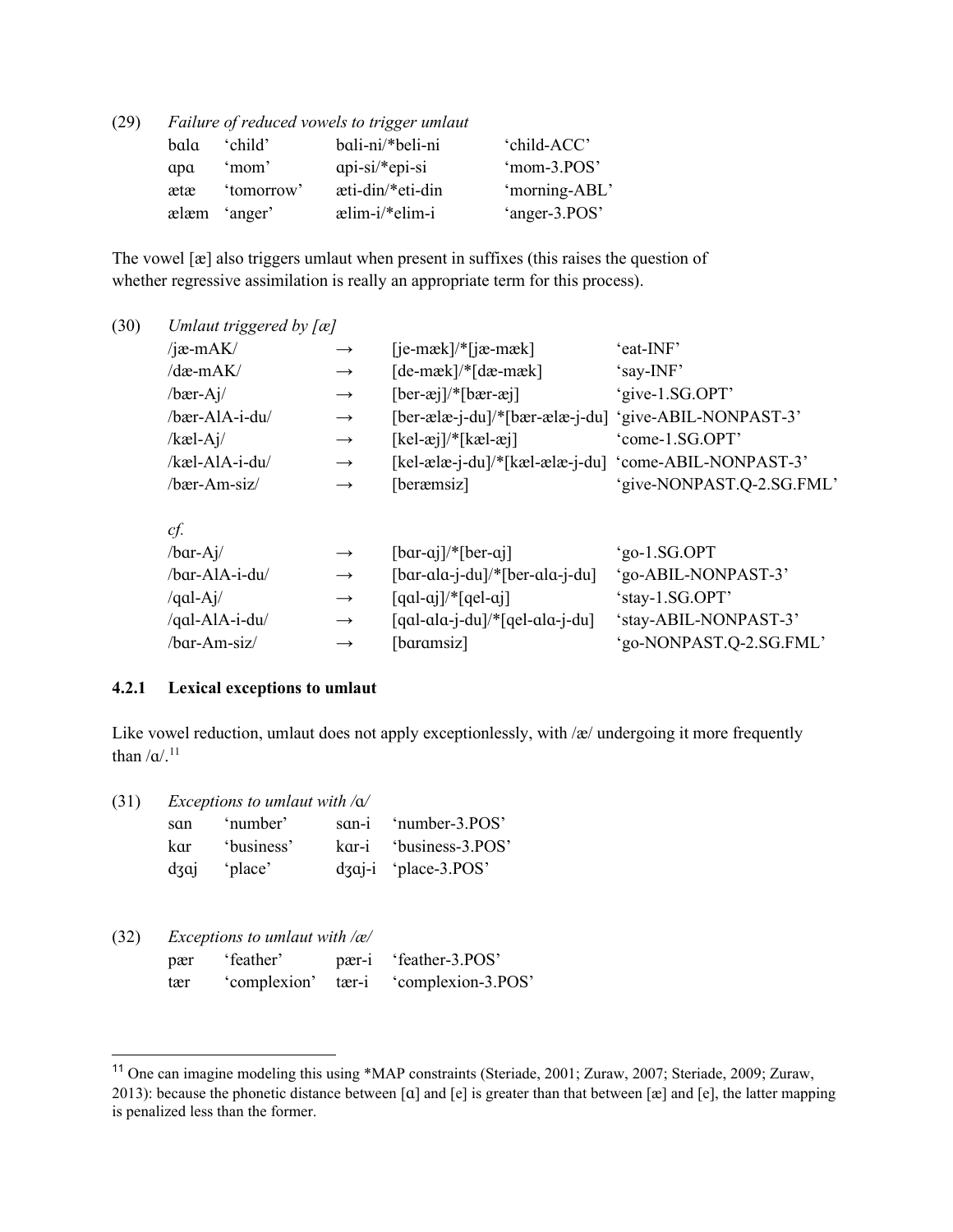### **4.2.2 Morphologically-conditioned exceptions to umlaut**

Similarly, there are a number of morphologically conditioned exceptions or extensions to umlaut. The present/future suffix /-i/ triggers umlaut of /æ/, but not /ɑ/.

| (33) |                   |               | <i>Idiosyncratic behavior of the present/future suffix <math>-i</math>/</i> |                    |
|------|-------------------|---------------|-----------------------------------------------------------------------------|--------------------|
|      | /bar-i-mæn/       | $\rightarrow$ | $[bar-i-mæn]/*[ber-i-mæn]$                                                  | 'go-NONPAST-1SG'   |
|      | $/$ bær-i-mæn $/$ | $\rightarrow$ | $[ber-i-mæn]/*[bær-i-mæn]$                                                  | 'give-NONPAST-1SG' |
|      | $/$ tap-i-du $/$  | $\rightarrow$ | $\lceil \text{tap-i-du} \rceil$ [tep-i-du]                                  | 'find-NONPAST-3'   |
|      | $/$ tæp-i-du $/$  | $\rightarrow$ | $[tep-i-du]/*[tep-i-du]$                                                    | 'kick-NONPAST-3'   |
|      |                   |               |                                                                             |                    |

In Chagatay, the direct ancestor of Uyghur, the equivalent to the  $\frac{1}{1}$  suffix was  $\frac{1}{A}$  (Bodrogligeti, 2001).<sup>[12](#page-14-0)</sup> Although this suffix has been permanently reduced to /-i/ in Uyghur, its harmonizing behavior is consistent with its former status as /-A/: it triggers umlaut in cases where its historical realization would have been [-æ] (as in [ber-i-mæn], cf. Chagatay \*[bær-**æ**-dur-mæn]) but fails to trigger it in cases where its historical realization would have been [-ɑ] (as in [bɑr-i-mæn], cf. Chagatay \*[bɑr-**ɑ**-dur-mæn]).

Umlaut also occurs in certain contractions despite these no longer constituting separate words. Recall the contractions described in Section 4.1.2: /-wɑl/, /-wɑt/, /-wær/, and /-wæt/. These contractions exhibit umlaut in the same manner as the uncontracted forms, despite occurring word-medially.

| (34) | Word-medial umlaut in contracted forms |               |                                                                                |                  |  |
|------|----------------------------------------|---------------|--------------------------------------------------------------------------------|------------------|--|
|      | /bar-p al-f/                           | $\rightarrow$ | $[ber-ip el-i]$                                                                | 'go-IP take-GER' |  |
|      |                                        | $\rightarrow$ | $[ber-iwel-i]]$ / * $[ber-iwil-i]]$ , * $[ber-iwal-i]]$                        |                  |  |
|      | /bar-wat-f/                            | $\rightarrow$ | $[ber-iwet-i]]$ / * $[ber-iwit-i]]$ , * $[ber-iwat-i]]$                        | 'go-WAT-GER'     |  |
|      | /bar-wær-f/                            | $\rightarrow$ | $[ber-iwer-i]]$ / * $[ber-iwir-i]]$ , * $[ber-iwær-i]]$                        | 'go-WER-GER'     |  |
|      | /bar-wæt-f/                            | $\rightarrow$ | $[ber-iwet - \iint \sqrt{*} [ber - iwit - i\iint]$ , * $[ber - iwet - i\iint]$ | 'go-WET-GER'     |  |

Note that the same idiosyncratic raising behavior imposed by the present/future suffix /-i/ is observed.

#### (35) *Word-medial umlaut in contracted forms with non-past suffix*

| /bar-p al-i-mæn/ | $\rightarrow$     | [ber-ip al-i-mæn]                    | 'go-IP take-NONPAST-1.SG' |
|------------------|-------------------|--------------------------------------|---------------------------|
|                  | $\rightarrow$     | [ber-iwal-i-mæn]                     |                           |
|                  | $\rightarrow$     | *[ber-iwil-i-mæn], *[ber-iwel-i-mæn] |                           |
| /bar-wat-i-mæn/  | $\rightarrow$     | $[ber-iwat-i-mæn]$                   | 'go-WAT-NONPAST-1.SG'     |
|                  | $\rightarrow$     | *[ber-iwit-i-mæn], *[ber-iwat-i-mæn] |                           |
| /bar-wær-i-mæn/  | $\rightarrow$     | [ber-iwer-i-mæn]                     | 'go-WER-NONPAST-1.SG'     |
|                  | $\longrightarrow$ | *[ber-iwir-i-mæn], *[ber-iwær-i-mæn] |                           |
| /bar-wæt-i-mæn/  | $\longrightarrow$ | [ber-iwet-i-mæn]                     | 'go-WET-NONPAST-1.SG'     |
|                  |                   | *[ber-iwit-i-mæn], *[ber-iwæt-i-mæn] |                           |

<span id="page-14-0"></span><sup>&</sup>lt;sup>12</sup> In related languages like Kazakh, Kyrgyz, and Uzbek, the non-past suffix remains  $-A/$  (e.g., Sjoberg, 1963: 111).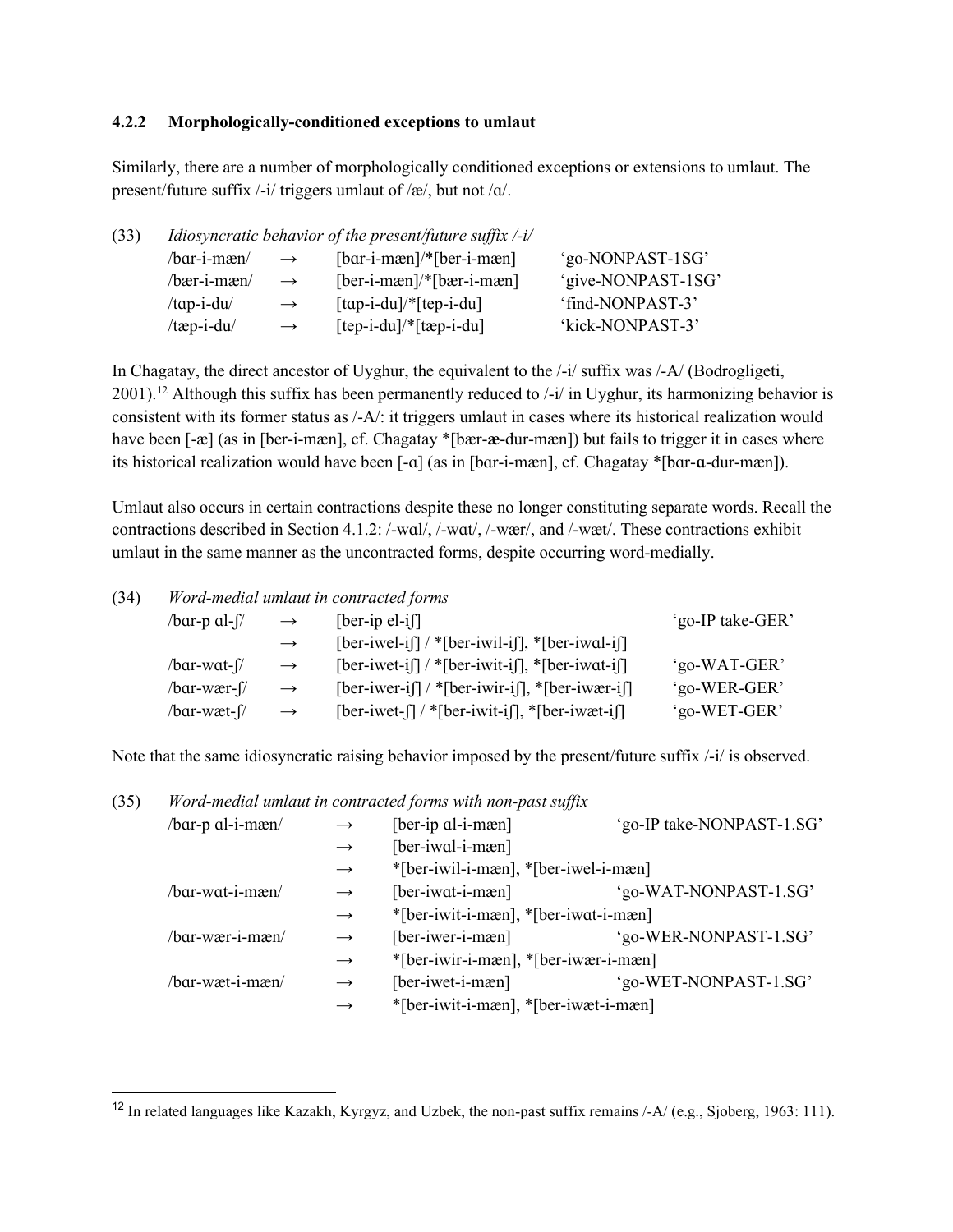There's an interesting discrepancy to be observed here between the behavior of umlaut on these forms and the behavior of vowel reduction described in Section 4.1.2. /-wɑt/ and /-wær/ behave like the uncontracted historical forms with respect to both vowel reduction and umlaut (in that they fail to trigger reduction in the preceding vowel and undergo umlaut despite being word-medial), while /-wɑl/ and /-wæt/ behave like the uncontracted forms with respect to umlaut, but not vowel reduction (in that they trigger reduction in the preceding vowel).

To our knowledge, there has been no phonological analysis of umlaut to date.

# **5 Interactions between vowel raising and harmony**

The two vowel raising processes interact with both the backness and rounding harmony systems. This section will outline these interactions and some of their theoretical implications.

## **5.1 Vowel reduction and backness harmony**

Both vowel reduction and umlauting have the potential to introduce opacity into the backness harmony system, because they neutralize a contrast between the two harmonizing vowels  $\alpha$  and  $\alpha$  to the surface transparent vowels [i] or [e]. For example, a root like /ɑpæt/ 'disaster' would be expected to take front suffixes because it ends in a front vowel, and indeed it does in forms like [ɑpæt-lær] 'disaster-PL'. What is perhaps more surprising is that it also takes front suffixes in forms like [ɑpit-i-gæ] 'disaster-3.POS-DAT', even though on the surface this appears to violate the harmony patterns described earlier in the paper (cf. forms like [fɑkit-qɑ] 'fact-DAT').

Vaux (2000) suggested on the basis of a small number of data points that raised tokens of /æ/ exhibit opaque harmony (that is, harmony with the underlying form of the vowel) while raised tokens of  $\alpha$ exhibit surface-true harmony (that is, harmony with the surface form). Mayer (2021, in prep.) shows on the basis of additional elicitation that patterns of opacity are more complex: although opaque harmony is the most common pattern, there is some variability. Some roots like /ʃæjtɑn/ 'devil' display consistent opaque harmony, as in [ʃæjtin-i-ʁɑ] 'devil-3.POS-DAT', while other roots like /ærzɑn/ 'cheap' and /æzɑn/ 'call to prayer' show variability in whether they display opaque or surface-true harmony.

| (36) | Variable opacity in the harmony system |                                                  |                            |  |
|------|----------------------------------------|--------------------------------------------------|----------------------------|--|
|      | /ærzan-i-GA/ $\rightarrow$             | $[\arzin-i-gæ]/[\arzin-i-ga]$                    | 'cheap (one)-3.POS-DAT'    |  |
|      | /æzan-i-GA/<br>$\rightarrow$           | $\left[\frac{azin-i-ga}{\text{zin}-i-ga}\right]$ | 'call to prayer-3.POS-DAT' |  |

Mayer also notes a connection between root frequency and rates of opacity in a large newspaper corpus of Uyghur: although opaque harmony is the norm, less frequent roots show a greater tendency to display surface harmony. Mayer interprets this link between frequency and opacity as evidence that opaque harmony is represented as a type of lexical exceptionality to general harmony patterns, rather than a strictly derivational process (for the relationship between frequency and exceptionality, see, e.g., Bybee, 1985; Morgan and Levy, 2016), though experimental evidence is necessary to test this hypothesis.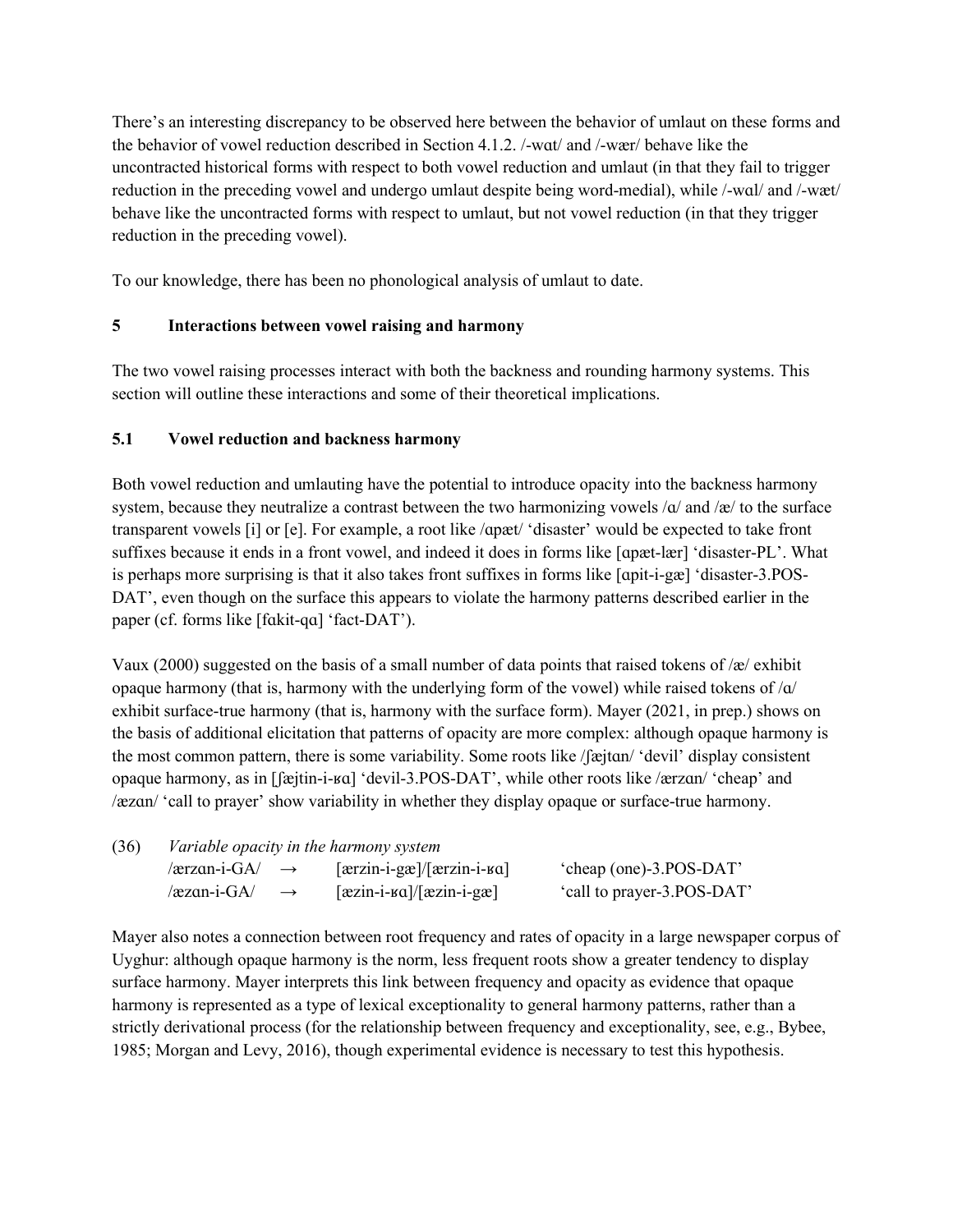### **5.2 Umlaut and backness harmony**

The interaction between umlaut and backness harmony has not been explored in as much detail as the interaction between vowel reduction and backness harmony, but opaque harmony tends to be the rule.

| (37) | Opaque harmony in umlauted forms |             |               |                  |  |  |  |
|------|----------------------------------|-------------|---------------|------------------|--|--|--|
|      | $1$ an- $1$ a                    | 'side-DAT'  | jen-i-ka      | 'side-3.POS-DAT' |  |  |  |
|      | bar-kan                          | 'go-PERF'   | $ber-i$ f-qan | 'go-GER-DAT'     |  |  |  |
|      | tæn-gæ                           | 'body-DAT'  | $ten-i-gæ$    | 'body-3.POS-DAT' |  |  |  |
|      | bær-gæn                          | 'give-PERF' | ber-if-kæ     | 'give-GER-DAT'   |  |  |  |

Some roots have undergone "permanent" umlauting and no longer contain any harmonizing vowels in *any*  surface realization (though some still contain harmonizing dorsals). These roots generally harmonize as their historical non-raised forms would have, although this is not always the case (Abdulla et al., 2010).

(38) *Permanently raised roots with historically-consistent harmony*

| <b>Modern form</b> | <b>Gloss</b>   | <b>Historical form</b> |
|--------------------|----------------|------------------------|
| beliq-ta           | 'fish-LOC'     | baliq                  |
| etiz-da            | 'field-LOC'    | atiz                   |
| hekim-dæ           | 'governor-LOC' | hækim                  |
| fehit-tæ           | 'martyr-LOC'   | fæhit                  |

(39) *Permanently raised roots with historically-divergent harmony*

| <b>Modern form</b> | <b>Gloss</b>     | <b>Historical form</b> |
|--------------------|------------------|------------------------|
| peqir-da           | 'I (humble)-LOC' | pæqir                  |
| deniz-da           | 'ocean-LOC'      | dæniz                  |
| zemin-lar          | ' $land-PI$ .'   | zæmin                  |
| semiz-lar          | 'fat-PL'         | sæmiz                  |

Note that the forms that differ in harmony from the original value of the raised vowel all involve the raising of /æ/. This aligns with the general tendency towards back suffix forms as a default.

### **5.3 Vowel reduction and rounding harmony**

Because vowel reduction maps the low vowels  $\alpha \neq 0$  to the high vowel [i], it has the potential to feed rounding harmony, as it applies only to high vowels. We have come across cases where vowel reduction feeds rounding harmony, and others where it does not (see also Yakup 2005:66; Abdurehim 2014:77-78). -While the verbalizer suffix /-lA/ never undergoes rounding harmony as a byproduct of vowel reduction (40), underlying low vowels in nominal roots often do, as in (41).

(40) *Vowel reduction failing to feed rounding harmony*

| $/soz-IA-di/$                         | $\rightarrow$ | [søzlidi] | 'word-VERBAL-3.PAST'    |
|---------------------------------------|---------------|-----------|-------------------------|
| /køz-lA-di/                           | $\rightarrow$ | [køzlidi] | 'eye-VERBAL-3.PAST'     |
| $\overline{O}$ j-lA-di $\overline{O}$ | $\rightarrow$ | [oilidi]  | 'thought-VERBAL-3.PAST' |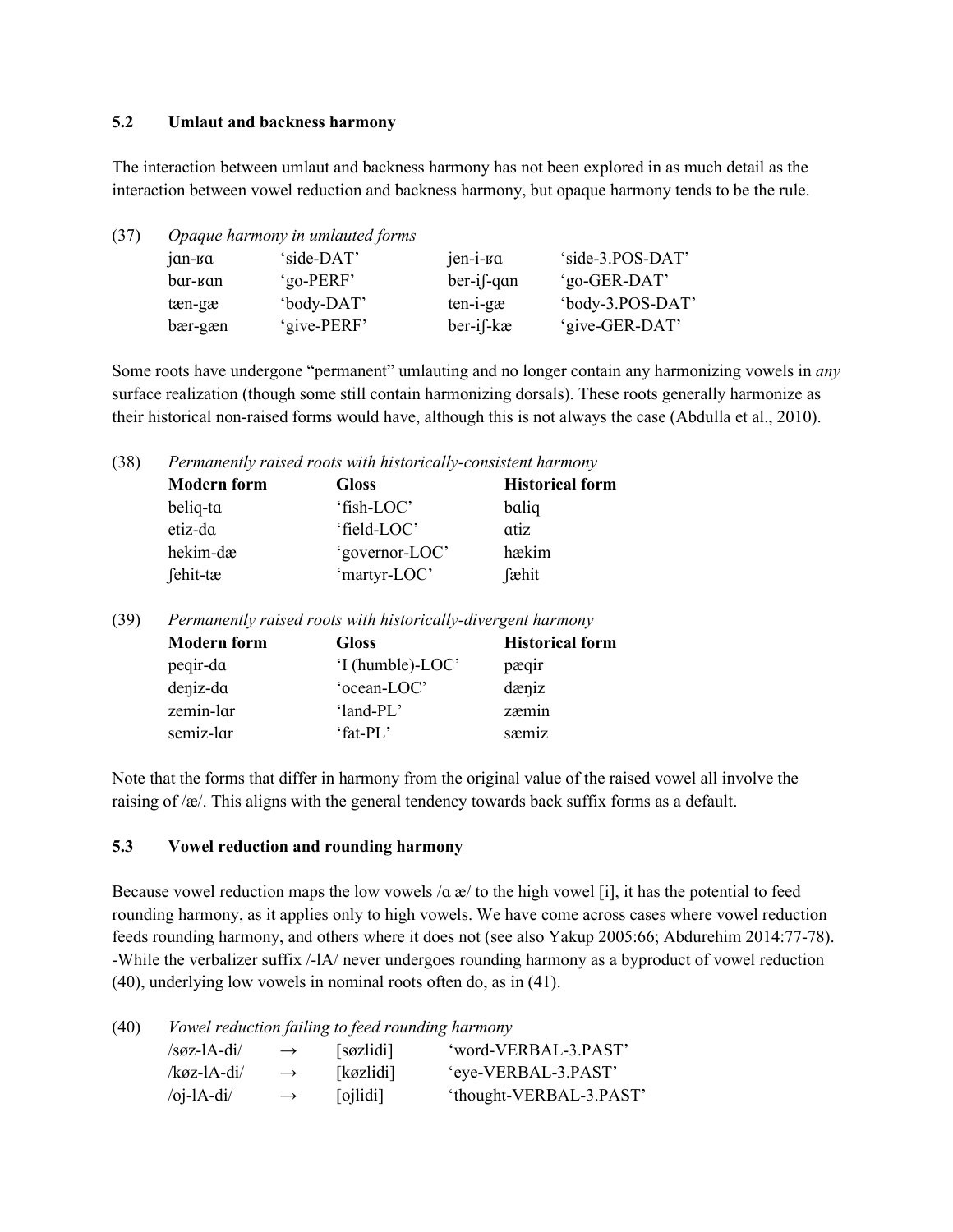| (41) | Vowel reduction optionally feeding rounding harmony |                   |                                                                                      |                 |  |  |
|------|-----------------------------------------------------|-------------------|--------------------------------------------------------------------------------------|-----------------|--|--|
|      | $\gamma$ orma-lAr/                                  | $\longrightarrow$ | $[\gamma$ ormular]/ $[\gamma$ ormilar]                                               | 'persimmon-PL'  |  |  |
|      | /tfoqqa-l $Ar/$                                     | $\longrightarrow$ | $[$ toqqular $]/$ [toqqilar]                                                         | 'peak-PL'       |  |  |
|      | /tfoqqa-lAr-i/                                      | $\rightarrow$     | $[$ toqquluri $]/[$ toqquliri $]/[$ toqqiliri $]$                                    | 'peak-PL-3.POS' |  |  |
|      | $/\sigma$ tkæ-lAr/                                  | $\rightarrow$     | $\lceil \omega f   k y   \omega r \rangle / \lceil \omega f   k i   \omega r \rceil$ | 'goat-PL'       |  |  |
|      | /øtfkæ-lAr-i/                                       | $\rightarrow$     | [øtʃkylyri]/[øtʃkyliri]/[øtʃkiliri]                                                  | 'goat-PL-3.POS' |  |  |

### **6 Vowel devoicing**

We briefly note another pervasive phonological process in Uyghur: vowel devoicing. Descriptions of this process vary to some extent across sources, but the general pattern is that the high vowels /i u y/ may devoice when they occur between two voiceless consonants (including glottal stops, which systematically precede word-initial vowels; Hahn 1991b, Fiddler 2019). Some examples are shown below:

| (42) | /t[i]/                | $\rightarrow$ | $[t][j]$ 'tooth'             |                    |
|------|-----------------------|---------------|------------------------------|--------------------|
|      | /ikki/ $\rightarrow$  |               | $[?$ <sub>ikki</sub> ] 'two' |                    |
|      | /tyk-i/ $\rightarrow$ |               |                              | [tyki] 'fur-3.POS' |

Vowels in these contexts devoice most consistently when they occur in unstressed syllables (Hahn 1991, Fiddler 2019), but we note anecdotally that devoicing in monosyllabic words such as [tʃiʃ] 'tooth' or [pi̯t] 'louse' is also quite common.

There have been limited phonetic studies of vowel devoicing. Tursun and Hemdulla (2010) perform phonetic measurements on voiceless vowels, but this study suffers from a number of severe methodological issues. Fiddler (2019) presents acoustic evidence that vowels are indeed devoiced, and not deleted, in these contexts. He also notes that these vowels are typically produced with some degree of frication by virtue of their close constriction, particularly when adjacent to voiceless fricatives.

To our knowledge there has been no careful investigation of the interaction between vowel devoicing and other aspects of the phonology of Uyghur.

## **7 Conclusion**

This article presents an overview of several major phonological phenomena in Uyghur and research that has been done on them to date. Uyghur is a language with a rich and fascinating phonological system, and we hope that this article has highlighted a number of areas that are worthy of future attention and have the potential to provide important theoretical insights. In particular, many of the complexities of Uyghur phonology can be best understood from a historical perspective: the merger of \*/i/ and \*/ɯ/ giving rise to transparent vowels, neutral roots, and consonant harmony triggers; vowel raising processes introducing opacity into the harmony system; exceptionality in particular morphemes relating to their historical forms; and so on.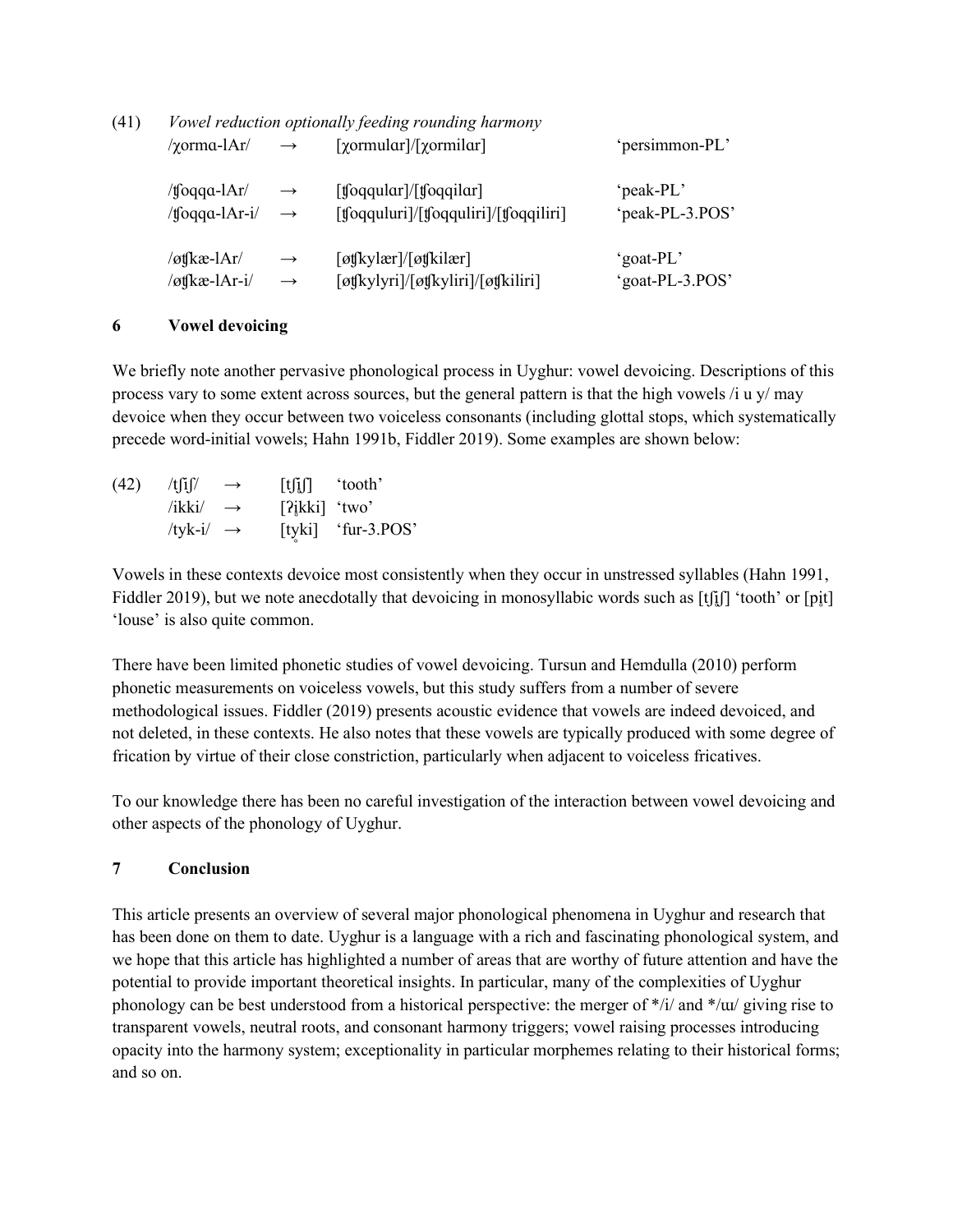There are various ways to account for these historical changes in the synchronic grammar. On one hand, numerous previous analyses account for this data by using serial derivations that mirror the diachronic trajectory of change. Lindblad (1990) and Hahn (1991b) provide one such example, accounting for the behavior of neutral roots by assuming an underlying contrast between /i/ and /ɯ/ that is neutralized on the surface. Such analyses make the strong claim that speakers converge on synchronic grammars that effectively recapitulate the diachronic steps that led to the modern Uyghur phonological system. Alternatively, it is possible that learners converge on generalizations that only accidentally reflect many (not all) historical changes in the language. In particular, if the historical changes that gave rise to these patterns are generally markedness driven, then an analysis is possible without recourse to derivational levels or a synchronic recapitulation of historical sound changes. We believe that there is much insight to be gained by testing these approaches experimentally, and by exploring the capacity of serial vs. parallel models to account for the attested data as well as future experimental results.

Finally, although we focus on segmental phonology here, we note that there have been a number of theoretical contributions to other topics in Uyghur, such as intonational phonology (Major and Mayer 2018, to appear), the syntax and semantics of indexical shift (Shklovsky and Sudo, 2014; Major and Mayer, 2019; Major, to appear), embedded clauses and complementation (Sugar, 2019; Major, 2021; Major, resubmitted), and auxiliary verbs (McKenzie et al., 2015).

### **References**

Abdulla, A., Ebeydulla, Y., & Raxman, A. (2010). *Hazirqi zaman uyghur tili [Modern Uyghur]*. ̈Urümchi: Xinjiang Xelq Neshriyati [Xinjiang People's Publishing House].

Abdurehim, E. (2014). *The Lopnor Dialect of Uyghur: A Descriptive Analysis*. (Unpublished doctoral dissertation). Publications of the Institute for Asian and African Studies 17. Helsinki: Unigrafia.

Becker, L. (2016). Vowel-consonant harmony in Uyghur. Unpublished manuscript, Leipzig University.

Bellik, J.A. (2019). *Vowel intrusion in Turkish onset clusters.* (Unpublished doctoral dissertation). University of California, Santa Cruz.

Bodrogligeti, A. J. E. (2001). *A grammar of Chagatay*. Muenchen, Germany: LINCOM EUROP.

Bybee, J. (1985). *Morphology: A study of the relationship between meaning and form*. John Benjamins.

Comrie, B. (1997). Uyghur Phonology. *Phonologies of Asia and Africa*. In. Kaye, A.S. (Ed). Second Edition: 913-925. Eisenbrauns.

De Jong, F. (2007). *A Grammar of Modern Uyghur*. Utrecht: Houtsma Stichting.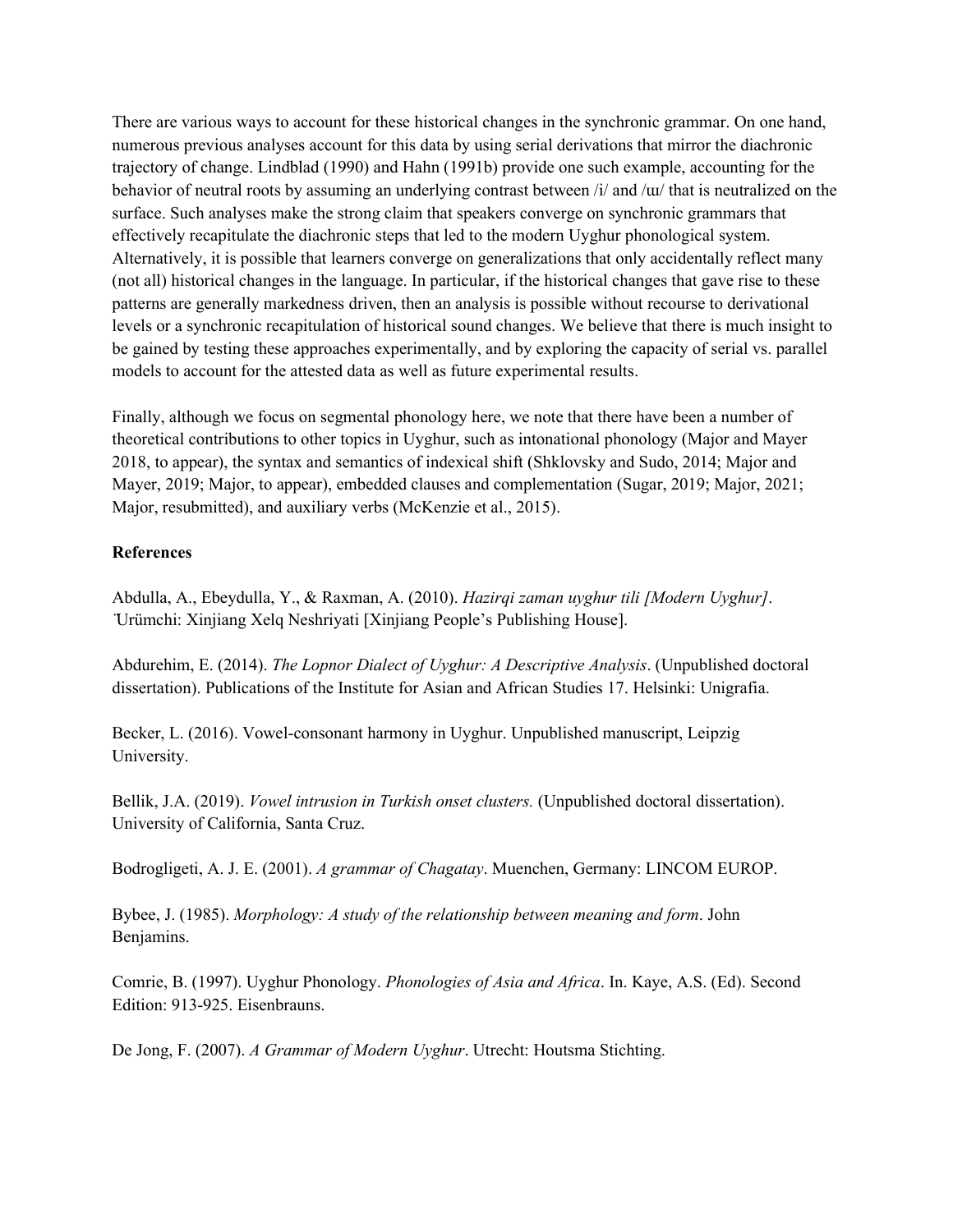Engesæth, T., Yakup, M., & Dwyer, A. (2009/2010). *Teklimakandin salam: hazirqi zaman Uyghur tili qollanmisi / Greetings from the Teklimakan: a handbook of modern Uyghur*. Lawrence: University of Kansas Scholarworks.

Erdal, M. (2004). *A Grammar of Old Turkic*. Leiden: Brill.

Fiddler, M. (2019). Phonetic characteristics of devoiced vowels in Uyghur. In Calhoun, S., Escudero, P., Tabain, M., and Warren, P. (Eds), *Proceedings of the 19th International Congress of Phonetic Sciences, Melbourne, Australia 2019.* Canberra, Australia: Australasian Speech Science and Technology Association Inc., 1749-1753.

Hahn, R. F. (1991a). Diachronic aspects of regular disharmony in modern Uyghur. In W. Boltz & M. Shapiro (Eds.), *Studies in the Historical Phonology of Asian Languages*. John Benjamins.

Hahn, R. F. (1991b). *Spoken Uyghur.* Seattle, WA: University of Washington Press.

Hansson, G. O. (2001). *Theoretical and typological issues in consonant harmony* (Unpublished doctoral dissertation). University of California, Berkeley.

Kaun, A. (2004). The typology of rounding harmony. In B. Hayes, R. Kirchner, & D. Steriade (Eds.), *Phonetically based phonology* (pp. 87–116). Cambridge, MA: Cambridge University Press.

Labov, W. (1994). *Principles of linguistic change. Volume 1: Internal factors*. Oxford and Cambridge, MA: Blackwell.

Lindblad, V. M. (1990). *Neutralization in Uyghur*. University of Washington.

Major, T. (2021). *On the nature of "say" complementation* (Unpublished doctoral dissertation). University of California, Los Angeles.

Major, T. (accepted). Revisiting the syntax of monsters in Uyghur. *Linguistic Inquiry.*

Major, T., & Mayer, C. (2018). Towards a phonological model of Uyghur intonation. In K. Klessa, J. Bachan, A. Wagner, M. Karpiński, and D. Śledziński (Eds). Proceedings of the 9th Speech Prosody International Conference. doi: 10.21437/SpeechProsody.2018

Major, T., & Mayer, C. (2019). What indexical shift sounds like: Uyghur intonation and interpreting speech reports. In M. Baird and J. Pesetsky (Eds). *NELS 49: Proceedings of the Forty-Ninth Annual Meeting of the North East Linguistic Society, 2*, 255-264.

Major, T., & Mayer, C. (to appear). A phonological model of Uyghur intonation. In Jun, S.-A. and Khan, S.D. (Eds), *Prosodic Typology III*.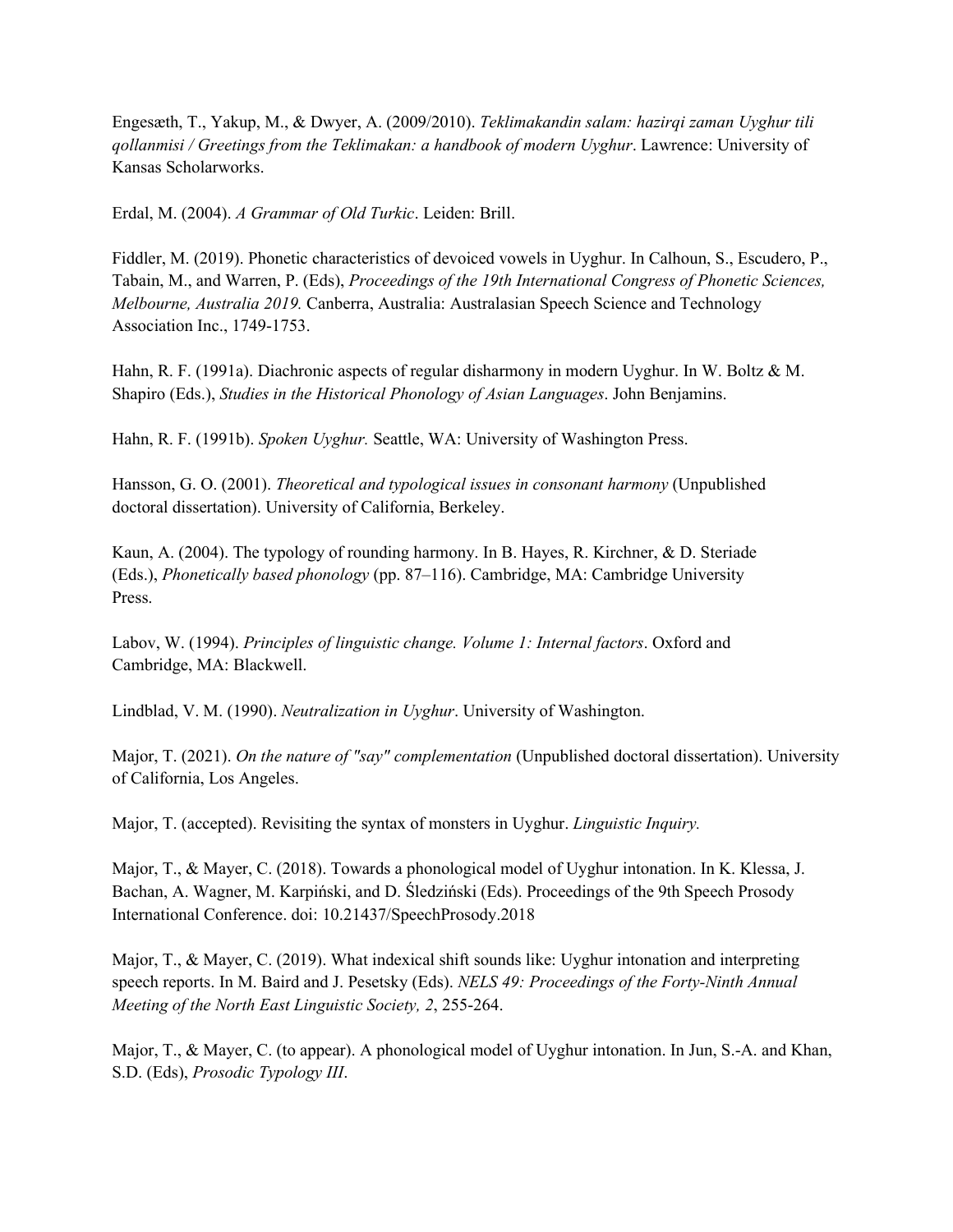Mayer, C. (2021). *Issues in Uyghur backness harmony: Corpus, experimental, and computational studies*  (Unpublished doctoral dissertation). University of California, Los Angeles.

Mayer, C., & Major, T. (2018). A Challenge for Tier-Based Strict Locality from Uyghur Backness Harmony. In: A. Foret, G. Kobele, and S. Pogodalla (Eds.) *Formal Grammar 2018*. Springer, doi: 10.1007/978-3-662-57784-4\_4

Mayer, C., Major, T., and Yaku,p M. (to appear). Are neutral roots in Uyghur really neutral? Evaluating a covert phonemic contrast. In P. Jurgec, L. Duncan, E. Elfner, Y. Kang, A. Kochetov, B. O'Neill, A. Ozburn, K. Rice, N. Sanders, J. Schertz, N. Shaftoe, and L. Sullivan (Eds), *Supplemental Proceedings of the 2021 Annual Meeting on Phonology*. Washington, DC: Linguistic Society of America.

McCollum, A. (2019). Gradient morphophonology: Evidence from Uyghur vowel harmony. In K. Hout, A. Mai, A. McCollum, S. Rose & M. Zaslansky (Eds.), *Proceedings of the 2018 Annual Meeting on Phonology.* Washington, DC: Linguistic Society of America.

McCollum, A. (2020). Sonority-driven stress and vowel reduction in Uyghur. In H. Baek, C. Takahashi & A.H-L. Yeung (Eds.), *Proceedings of the 2019 Annual Meeting on Phonology.* Washington, DC: Linguistic Society of America.

McCollum, A. (2021). Transparency, locality, and contrast in Uyghur backness harmony. *Laboratory Phonology: Journal of the Association for Laboratory Phonology*, *12*(1), 10.

McKenzie, A., Eziz, G., and Major, T. (2018). Latent homomorphism and content satisfaction: The double life of Turkic auxiliary –(İ)p bol–. *Glossa, 3*(1): 47. doi: https://doi.org/10.5334/gjgl.422

Moore-Cantwell, C. (2018). The interaction of abstraction and idiosyncrasy in learning: introducing the Gradient Lexicon and Phonology Learner. (Invited talk given at the University of Hawai'i at Manoa).

Morgan, E., & Levy, R. (2016). Abstract knowledge versus direct experience in processing of binomial expressions. *Cognition*, *157*, 384–402.

Nadzhip, E. (1971). Modern Uigur. Moscow: Nauka.

Nazarova, G., & Niyaz, K. (2013). Uyghur: An elementary textbook. Washington, DC: Georgetown University Press.

Nazarova, G., & Niyaz, K. (2016). Uyghur: An intermediate textbook. Washington, DC: Georgetown University Press.

Nevins, A. (2004). *Conditions on disharmony* (Unpublished doctoral dissertation). Massachusetts Institute of Technology.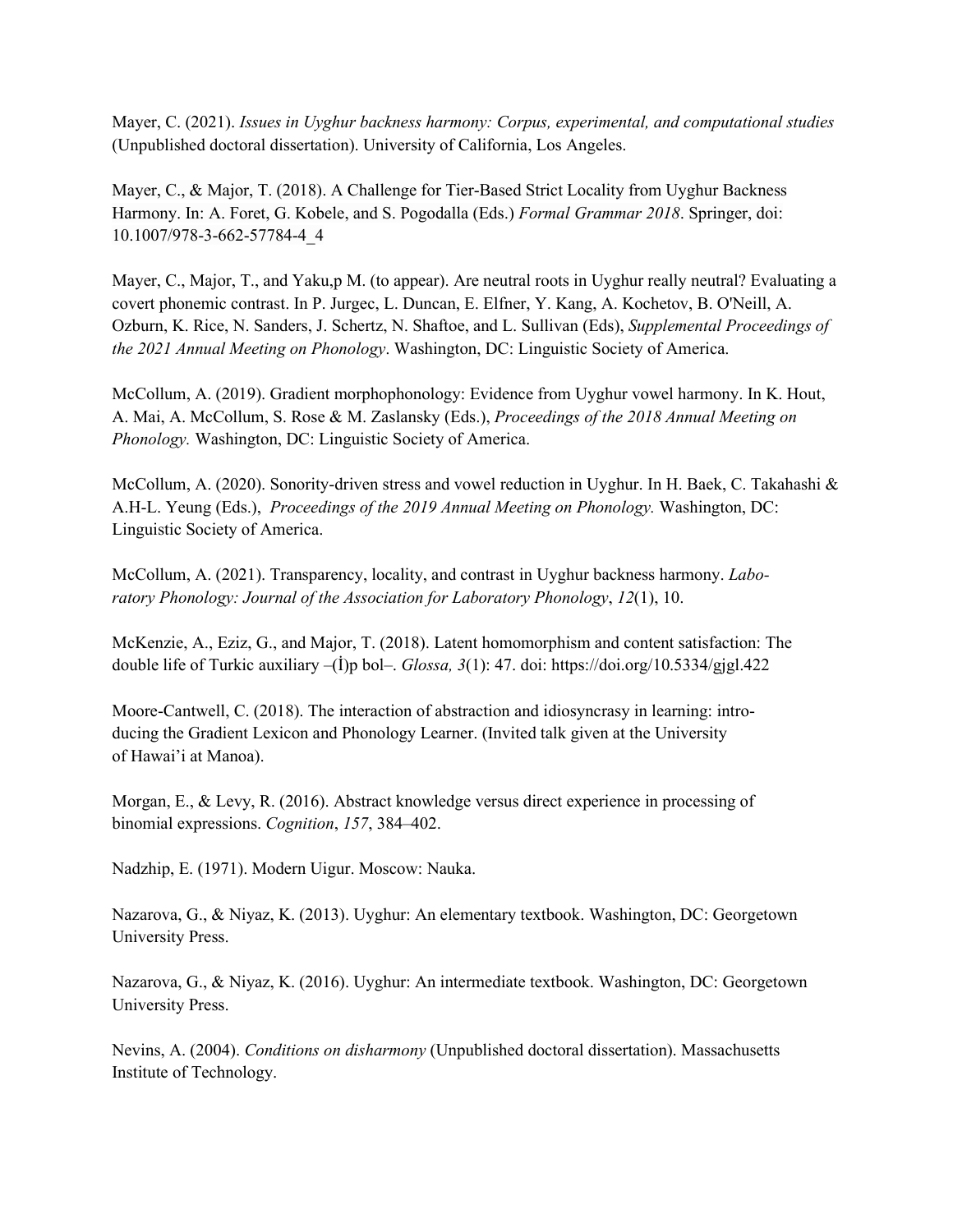Özçelik, Ö. (2015). Stress or intonational prominence? Word accent in Kazakh and Uyghur. *Turkic Languages, 19*, 163–192

Pattillo, K. E. (2013). The typology of Uyghur harmony and consonants. *Rice Working Papers in Linguistics, 4*.

Rose, S., & Walker, R. (2004). A typology of consonant agreement as correspondence. *Language, 80*, 475–531.

Shklovsky, K, and Sudo, Y. (2014). The syntax of monsters. *Linguistic Inquiry.*

Sjoberg, A. (1963). *Uzbek Structural Grammar.* (Uralic and Altaic Series, 18). Bloomington: Indiana University Press.

Steriade, D. (2001). Directional asymmetries in place assimilation: A perceptual account. In E. Hume & K. Johnson (Eds.), *The role of speech perception in phonology* (pp. 219–250). San Diego: Academic Press

Steriade, D. (2009). The phonology of perceptibility effects: The P-map and its consequences for constraint organization. In K. Hanson & S. Inkelas (Eds.), *The nature of the word: Studies in honor of Paul Kiparsky* (pp. 151–179). Cambridge, MA: MIT Press

Sugar, A. (2019). Verb-linking and events in syntax: The case of Uyghur -(i)p constructions. PhD Thesis, University of Washington.

Tömür, H. (2003). *Modern Uyghur Grammar (Morphology)*. Translated by A. Lee. Yildiz Dil ve Edebiyat 3.

Tursun, D., Hemdulla, E. (2010). 维吾尔语中清华元音实验语音学研究. Experimental phonetic study on voiceless vowels in Uyghur. *Journal of Chinese Information Processing*, 117-123. Yu, A.C. (2007). Understanding near mergers: the case of morphological tone in Cantonese. *Phonology*, 24, 187–214.

Vaux, B. (2000). Disharmony and derived transparency in Uyghur vowel harmony. *Proceedings of NELS 30*, 671-698.

Yakup, A. (2005). *The Turfan Dialect of Uyghur*. Wiesbaden, Germany: Harrassowitz Verlag.

Yakup, M. (2013). *Acoustic correlates of lexical stress in native speakers of Uyghur and L2 learners* (Unpublished doctoral dissertation). University of Kansas.

Yakup, M., and Sereno., J.A. (2016). Acoustic correlates of lexical stress in Uyghur. *Journal of the International Phonetic Association,* doi:10.1017/S0025100315000183.